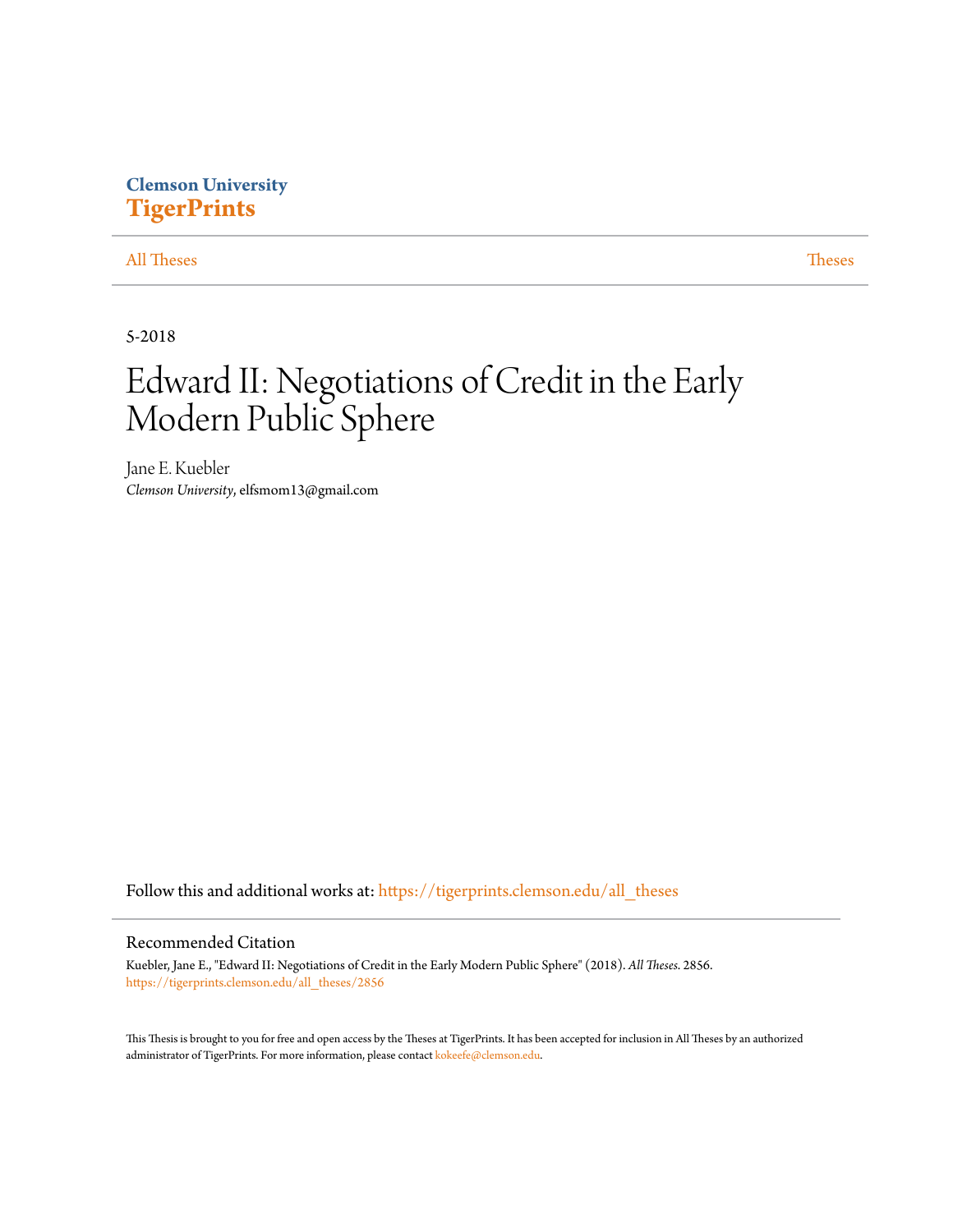# *Edward II:* **Negotiations of Credit in the Early Modern Public Sphere**

A Thesis Presented to the Graduate School of Clemson University

In Partial Fulfillment of the Requirements for the Degree Master of Arts English

> by Jane E. Kuebler May 2018

Accepted by: Dr. Elizabeth Rivlin, Committee Chair Dr. William Stockton Dr. Andrew Lemons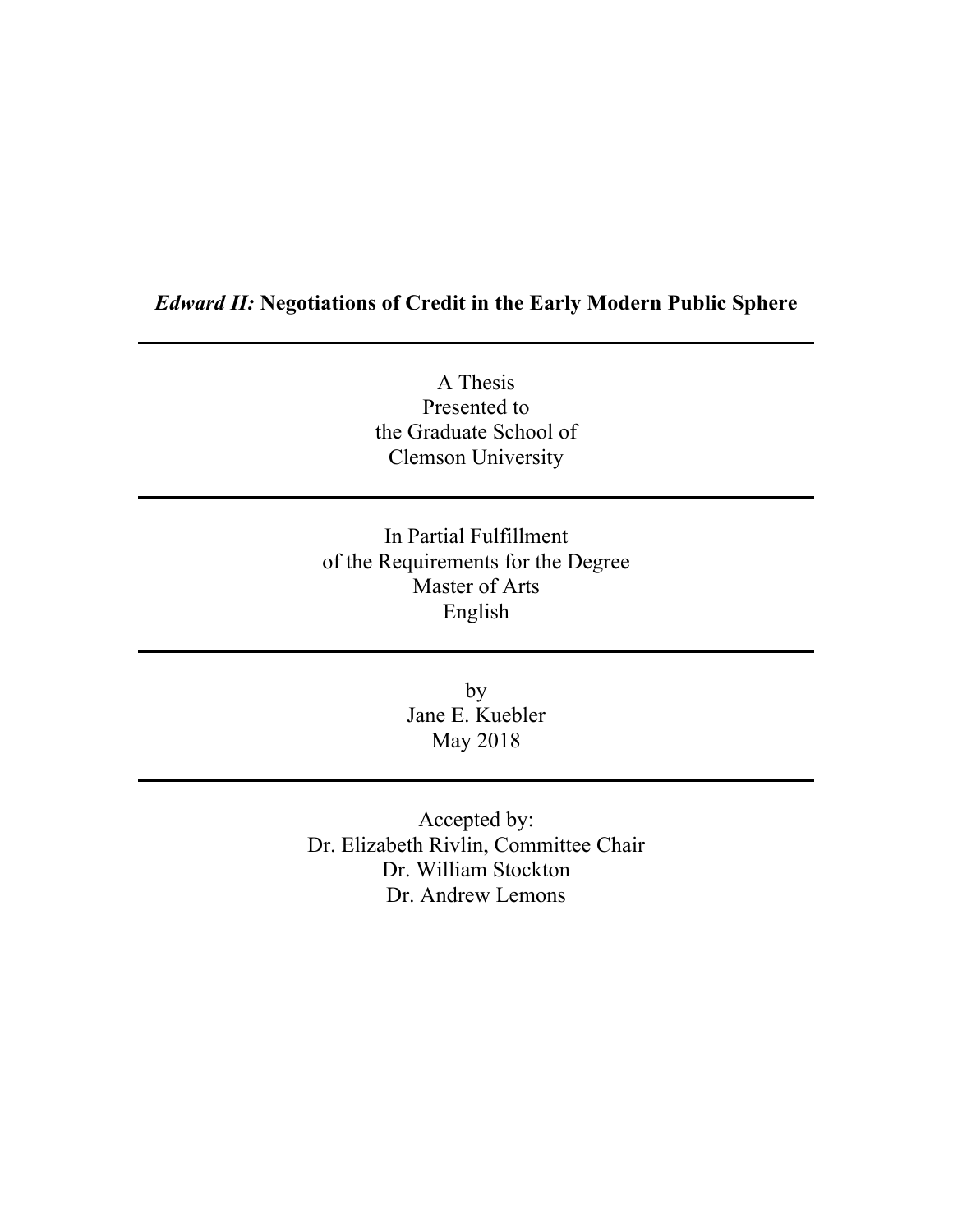## ABSTRACT

This paper addresses the role that Christopher Marlowe's *Edward II* plays in the establishing and expanding of an early modern public sphere. By examining the ways that power is earned, and wielded in the play, Marlowe demonstrates an economy of cultural credit that operates in both the financial and the socio/political spheres of public life in early modern England. Marlowe applies the logic of that economy beyond the realm of the common people and subjects the historical monarch to the same parameters of judgement that flourished in society, drawing parallels with the currently reigning Elizabeth I, and opening up a discourse that reexamines the markers of credit, power and birth-ordered hierarchies.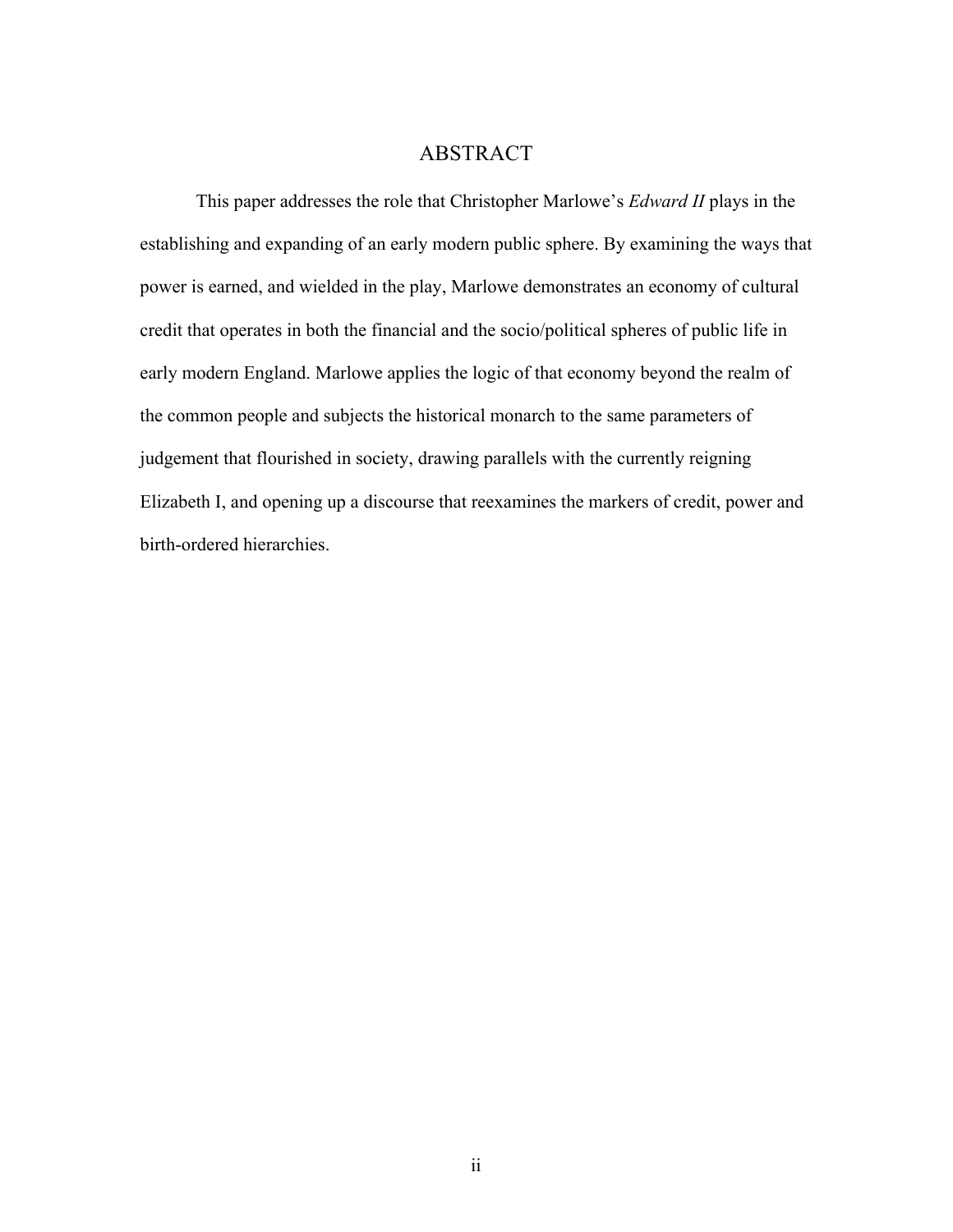# DEDICATION

For my mother, late to the party, but who always believed in me, though she never expressed it well. After all is said and done, I love you. And for my children, who loved me, encouraged me, rebuked me, and who will always be the best work I will ever produce. I hope you all live to be as blest as I have been in you.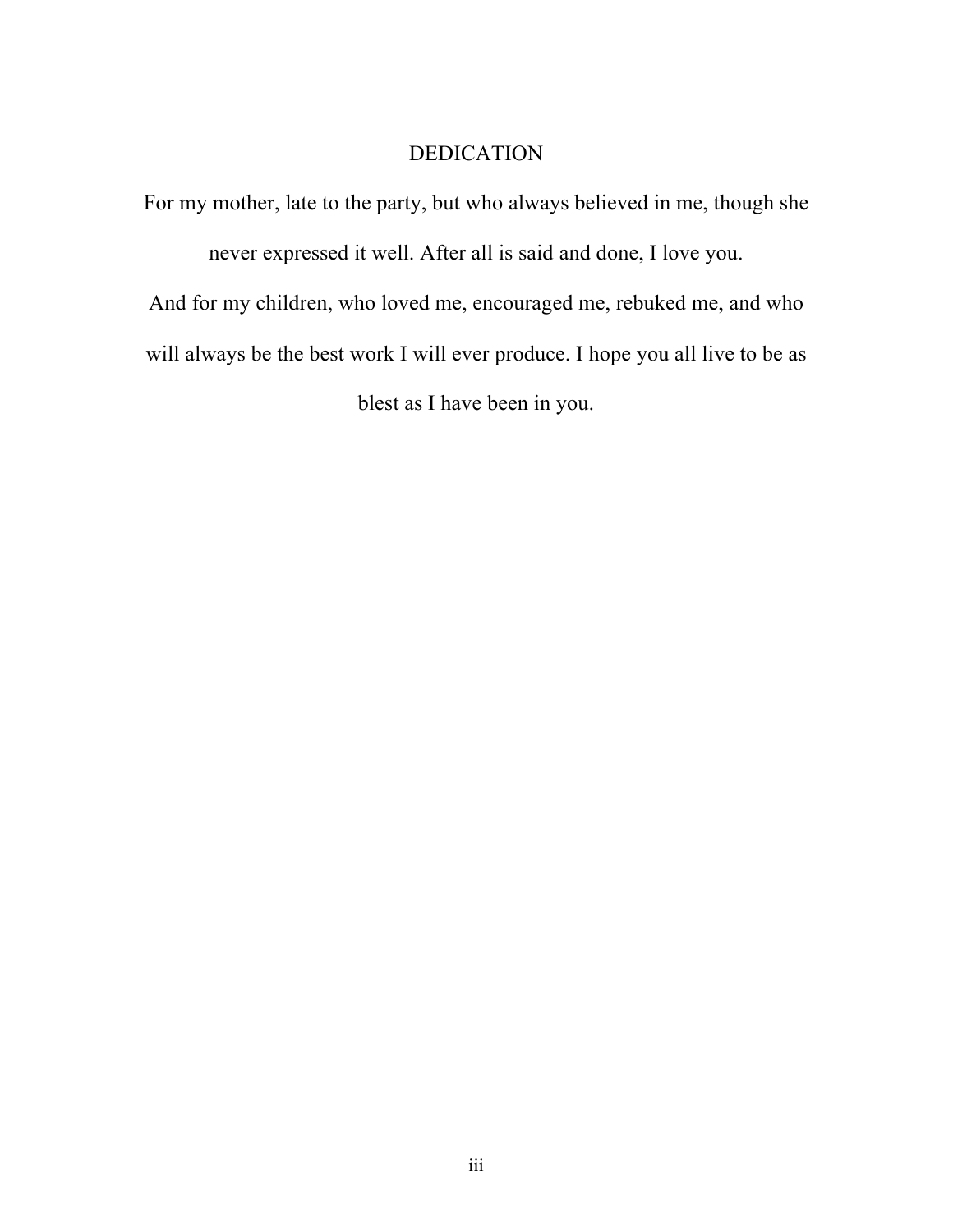### ACKNOWLEDGEMENTS

To my committee, many thanks for your patience, support and encouragement. To Dr. Rivlin, for putting up with my consistent procrastination, and for the amazingly gracious way that you have of speaking truth that I need to hear but resist, thank you! To Dr. Stockton, thank you for your insight, and your criticism, and, especially, for your enthusiasm for this project. To Dr. Lemons, thank you for your deep questioning, for always pushing everything to the limit, and helping me to see the flaws in my own logic, and the places I could still go.

I am grateful to all of the professors I have had here at Clemson, in the five years that I have been here. I have been challenged in my thinking, my writing, and in my own presuppositions, all for the better.

In particular, thank you to Dr. Morrissey for your insights and humor; you challenged me and introduced me to Milton. To Dr. Coombs, my first and last teacher in undergrad, your encouragement, humor, and continual pushing has made me a better student, thinker and writer, thank you.

A special thanks to Walt Hunter, an extraordinary human being; I'm privileged to have had the opportunity to know and learn from you.

And to Carrie, my comrade in arms, I'd never have made it without you.

iv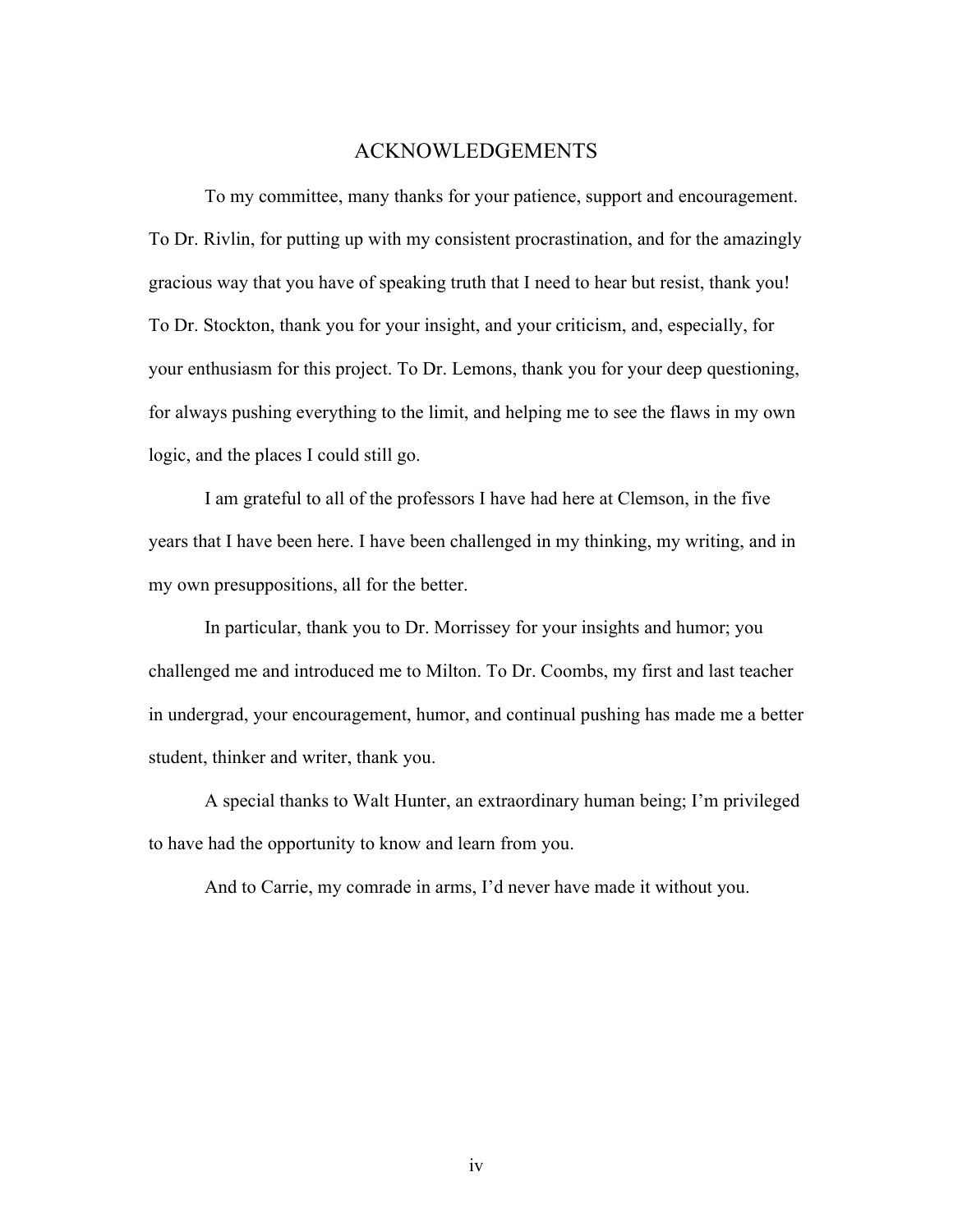# TABLE OF CONTENTS

| Page |
|------|
|      |
|      |
|      |
|      |
|      |
|      |
|      |
|      |
|      |
|      |
|      |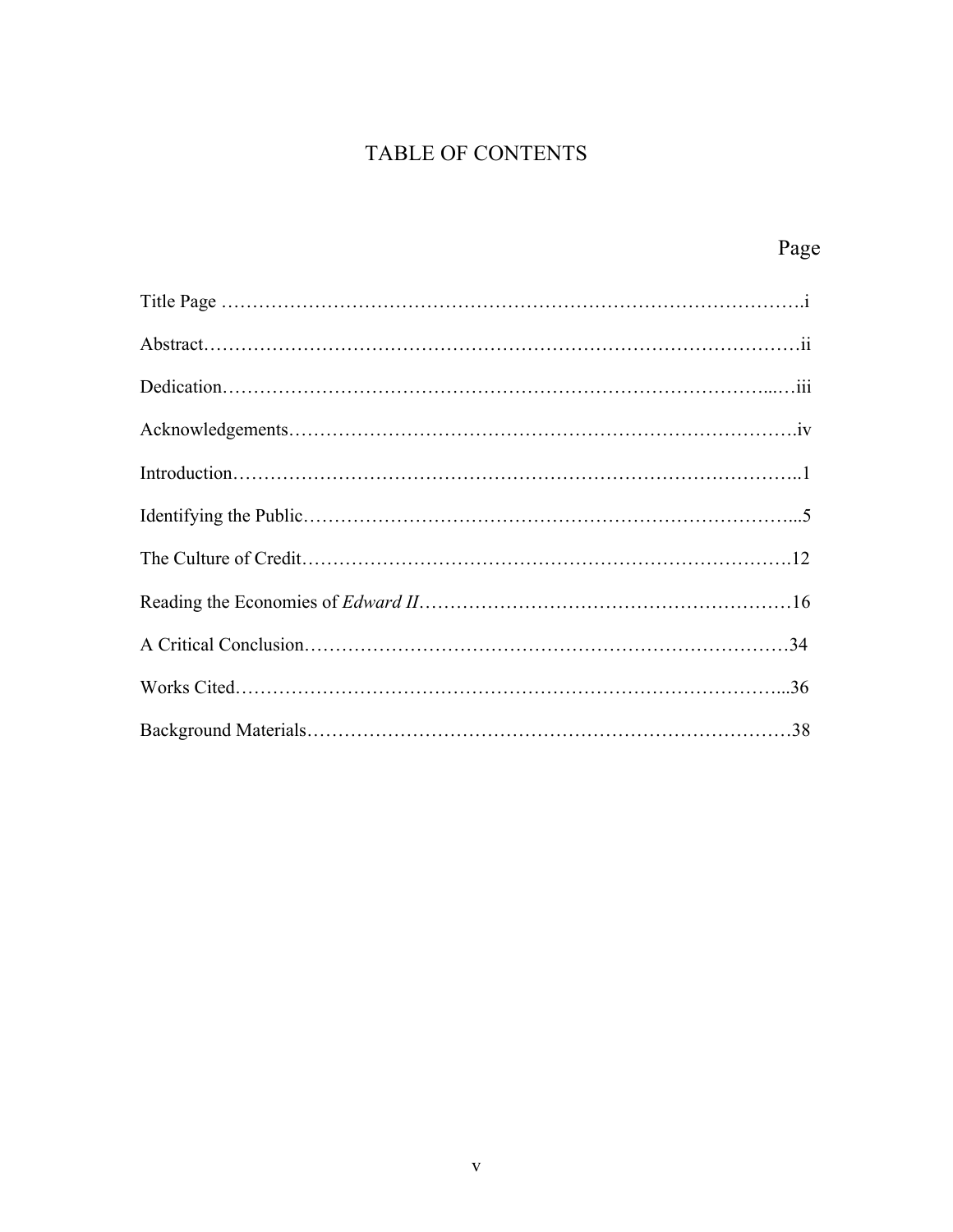#### *Edward II:* **Negotiations of Credit in the Early Modern Public Sphere**

#### $\sim$ Introduction $\sim$

In *Edward II* Marlowe dramatizes for his theater audience the notion that they are all equally the king's audience: a king must negotiate power in the same spheres, in the same way and with the same currency that builds public credit in the daily lives of all members of English civil society as well. The subjects that Marlowe's royalty must court are now to be found in the public spaces of the kingdom—the commons—spaces that as king Edward II is oblivious to in his single-minded pursuit of the privacy of "some nook or corner left / To frolic with my dearest" (iv.72-3). By collapsing history with contemporary issues, Marlowe creates in the staging of *Edward II* a drama that both illustrates, and speaks into, an early modern public sphere, in which the commoners have as much wit and place as the aristocracy, and royalty is accountable to all. Presenting a monarch who fails to earn credit with both his peers and with the common people of England, and in consequence loses his throne and his life, Marlowe opens up to his audience the possibility of social mobility, and political participation on all levels, and demonstrates the changing economies of power in early modern England.

In this essay, I argue that Marlowe's *Edward II,* using the markers of the social credit economy already in place, collapses the historical with the contemporary and places a medieval king on the early modern stage as an individual who is judged by his peers and his subjects in the same ways that theatergoers would have judged themselves and their neighbors. Breaking down structures of class and gender, Marlowe invites his audience to contemplate, as most of the play's characters do, "If I were king…" thus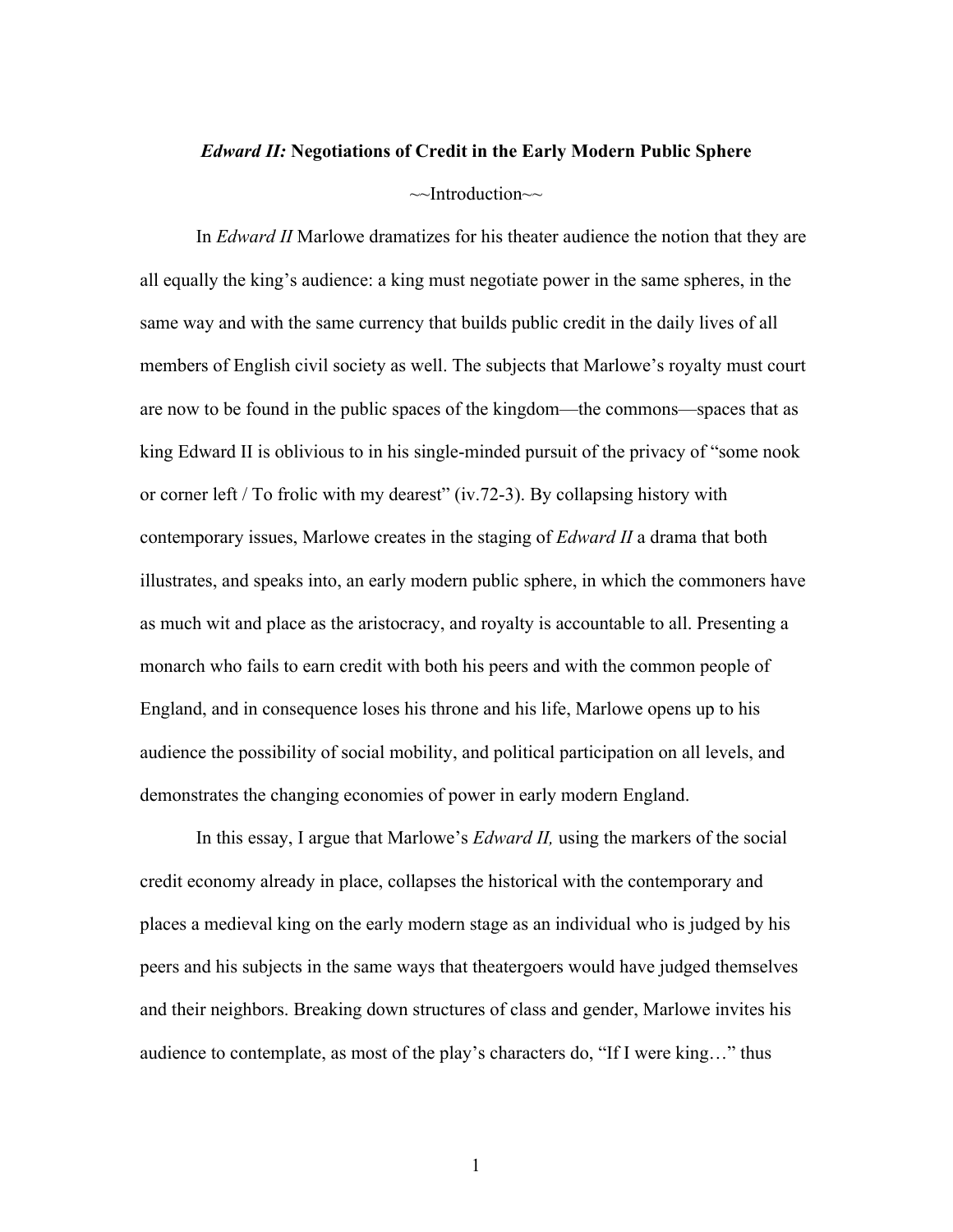bringing into question the nature and responsibilities of kingship, the powers that should entail to it, and the requirements inherent to the sovereign. Edward II creates for himself an imaginative space where he can pick and choose which elements of kingship he will embody, which responsibilities he will carry, and who will inhabit the roles of nobility and power in his presence. This detached air allows Marlowe to extend the performance space of the theater in which the play is staged out into the broader stage of the civil society of contemporary England casting it as one and the same with the representational space in which *Edward II* takes place, a space that takes shape in the imaginations of the theatergoing audience. Marlowe uses this imaginative space (Atwood 52) in the minds of the audience to move the story from Edward's own feudal realm into the contemporary social and political scene, making the onstage interplay of power and rumor a part of theater's ongoing participation in the establishment and evolution of the Elizabethan social and political economy, a credit economy of obligation and reciprocity.

A particular affordance of the dramatic form $<sup>1</sup>$ —in the context of live theatrical</sup> performance—over the written history narrative is the space to both rework the story in ways that bring the history and the contemporary together, and to stage the narrative in the theater, a place

> not exclusively or even primarily concerned with drama. Instead, it was a complex environment with its own temporality, offering multiple experiential levels and diverse events, which one absorbed and which absorbed one in return….. In this period the theater was not felt as an

<sup>&</sup>lt;sup>1</sup> For further explanation of the use of form in this context see Levine.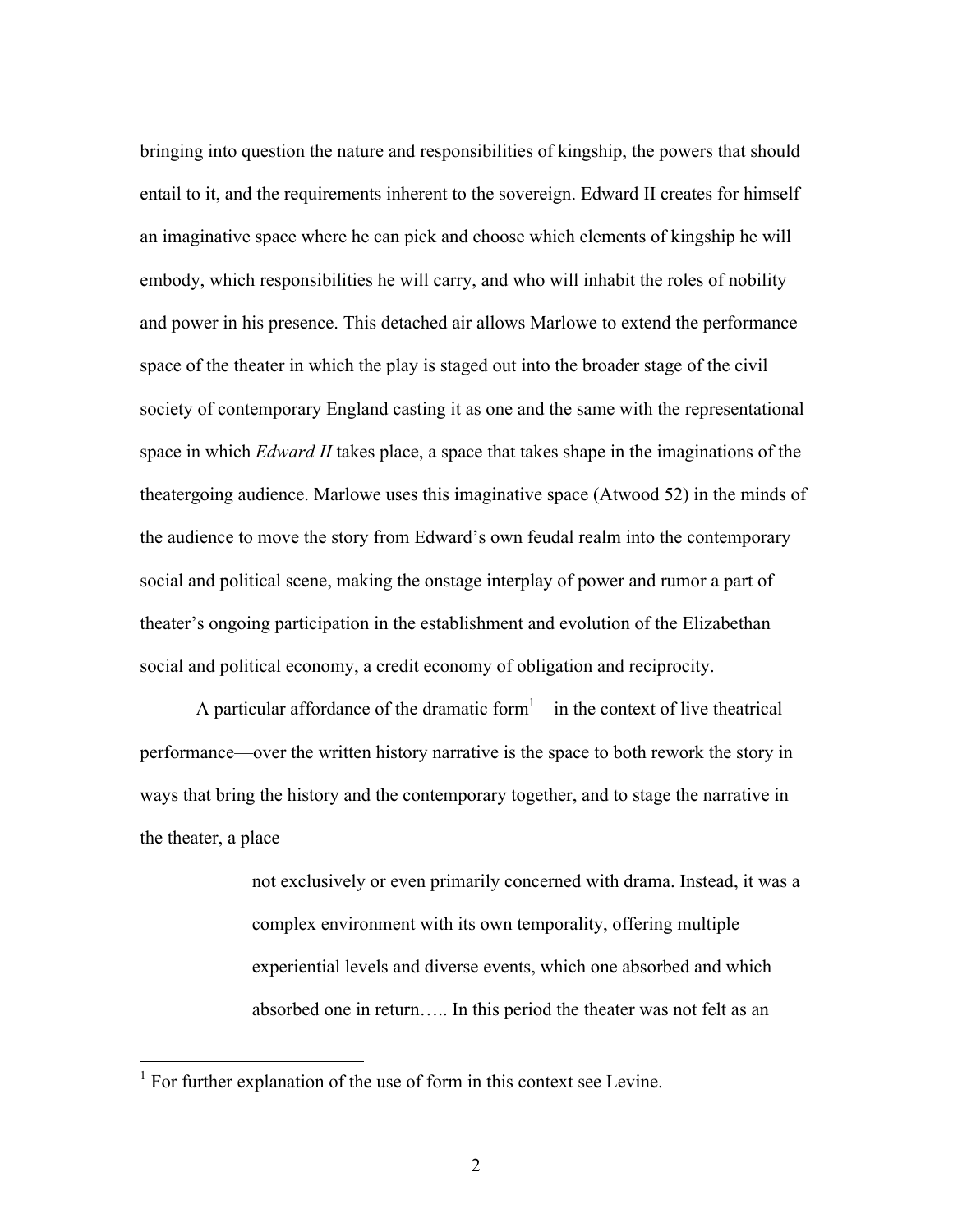alienated spectacle that one viewed as if from outside it but as (literally) a circumstantial environment that one entered and in which one participated. (West 114, 133)

Marlowe is one of the first early modern playwright to stage the medieval history drama, and as a playwright his rhetorical strategies make clear use of the powerful potential for change in the staging of drama. Often viewed as an outlier in the early modern literary canon, Marlowe is, in fact, part of an ongoing theatre based exploration of issues of monarchy, power, and position,<sup>2</sup> as well as discourse on social logic<sup>3</sup> and cultural credit,<sup>4</sup> two concepts he brings together in *Edward II*. By juxtaposing the failures and successes of the four characters that hold royal ruling positions in the play—Edward II, Mortimer, Queen Isabella, and the young Prince Edward, who becomes Edward III—Marlowe exposes the failures of the system of hierarchy rooted and upheld by God-ordained birthordered positions of authority, offering instead a ruling class and sovereign as just more neighbors to be surveilled and judged in the cultural economy of England beyond the theater. The characters on stage who succeed, do so at moments when they are exhibiting the various forms of wit and understanding that secure credit socially and politically; and they fail when they eschew those skills, and succumb instead to the folly of allowing passion and private pleasure, or ambition and pride to dictate their words and actions rather than reason.

<sup>&</sup>lt;sup>2</sup> See especially Shakespeare's *Richard II* and the Henriad, for example.<br><sup>3</sup> I take this term from Adam Zucker's "The Social Logic of Ben Jonson's *Epicoene*."

<sup>&</sup>lt;sup>4</sup> Similar logic is employed in, for example, Deloney's *Jack of Newbury* and Middleton's *A Chaste Maid in Cheapside.*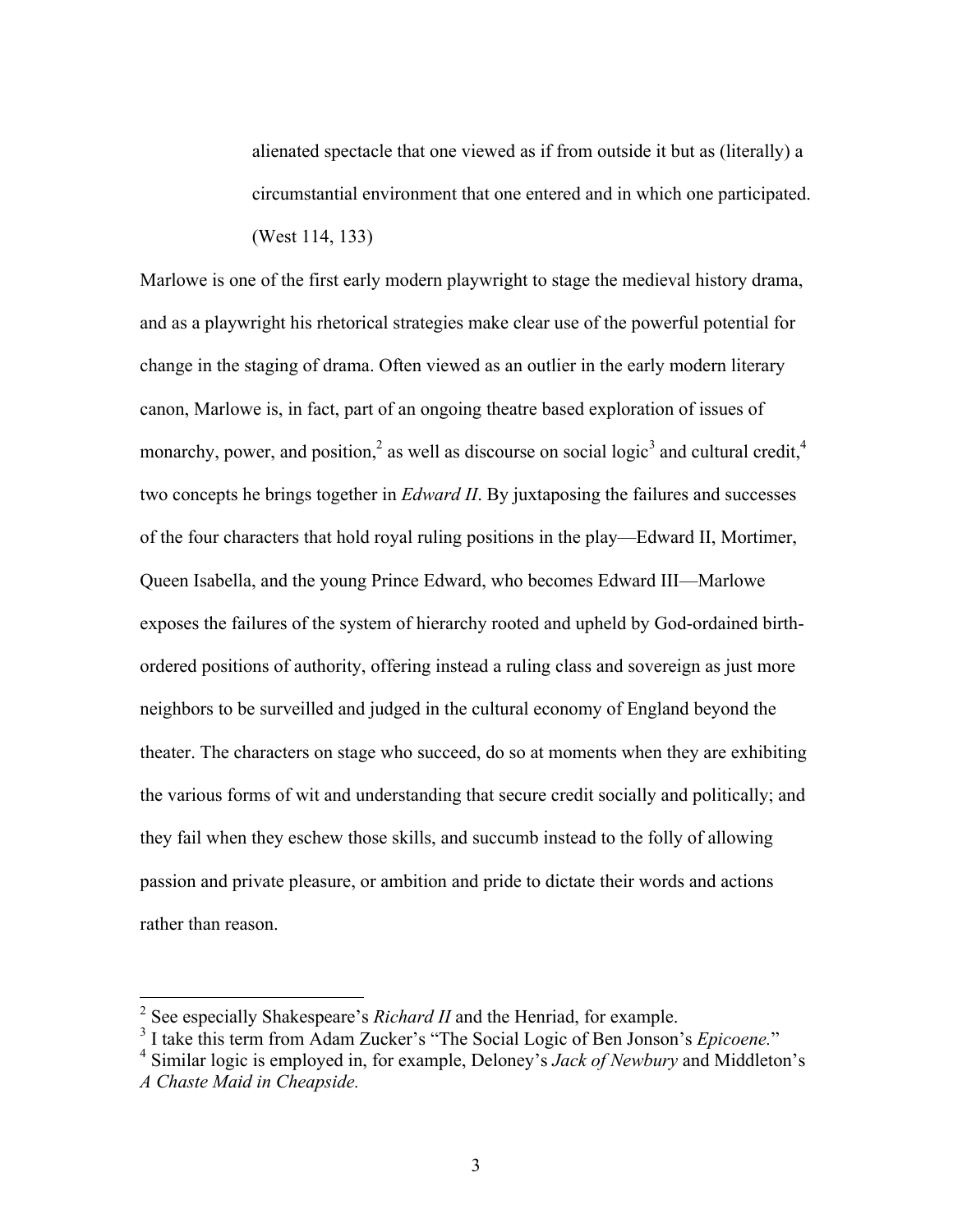In this thesis, I will begin by exploring the ways in which the idea of the public sphere has been addressed in early modern scholarship, including how the term public was perceived and used in early modern discourse, and follow that with the ways in which I see a public sphere at work in the time period. Then, I will look at the way that power was negotiated in the early modern society, examining the ways that social and financial markers worked together to create an economy of public credit. Bringing together these two forms of criticism, social-political theories and social-economic theories, I look at the way they worked together to create a sphere of political and social dialogue and influence, one which Marlowe illustrates and makes use of in *Edward II.*  Finally, I look at the specific ways in which Marlowe's *Edward II* illustrates and acts in this public sphere, speaking against traditional ideas of class, gender, and privilege by both judging, and presenting for judgement, Edward II and the other characters in the play using the same markers of the social credit economy that critics have specifically noted in later urban comedies, but which I assert are also at work in Marlowe's historical drama.

# $\sim$ Identifying the Public $\sim$ <sup>5</sup>

The use of the phrase "public sphere" is, of course, laden with meaning for those who are familiar with current early modern criticism.<sup>6</sup> However, the continuous attempt to stretch the meaning and boundaries of the terminology indicates a need for a re-

 $<sup>5</sup>$  In formulating this section, I relied heavily on the work of Eoin Price in "The Politics of Privacy and the Renaissance Public Stage."</sup>

 $\delta$  See, for example, the work of Coldiron, Doty, Lake and Pincus, Yachnin, Eberhart, Prescott and Price.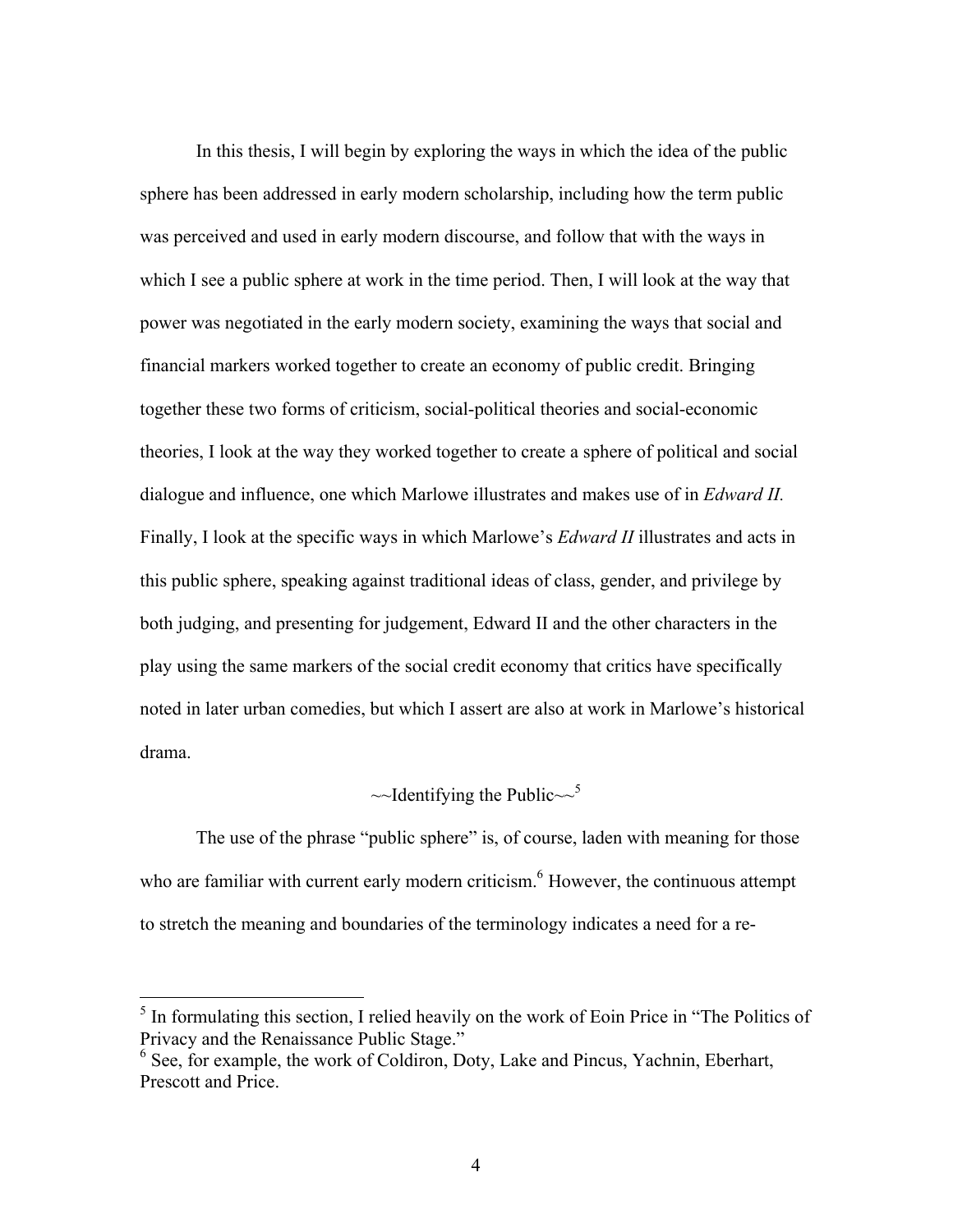examination of the commitment to begin the definition with Habermas's public sphere, a specific mid-twentieth century capitalist bourgeois Marxist model. I propose instead that we take Habermas's conception not as a model that must be maintained, but as a catalyst for thinking about the various ways that societies have created, intentionally or otherwise, a space in which information is shared; education and inspiration towards critical, rational thinking and response occurs; and the breaking down of boundaries is precipitated, whether in open pushback against authority, or as a slow, continual societal change. In other words, we must find public spheres not by the particulars of the forms they take, but by the evidence of the work that they accomplish. In the context of early modern scholarship, rather than asking with Habermas, as Calhoun encapsulates it, "What are the social conditions … for a rational-critical debate about public issues conducted by private persons willing to let arguments and not statuses determine decisions?" (1), we should seek rather for the ways in which some form of public discourse was taking place that took England from "Tudor monarchs … the most powerful English kings" (Summers 3) to the execution of a king by the Parliament and the people, and debates over full enfranchisement (male only, of course) in less than fifty years.

I propose that the diverse forms of communication and dialogue that fed these changes in thinking and action evidence a public sphere, when we contextualize and define our terms by historical usage an amorphous space where all voices that speak are public, and those who are share a common responsibility and are held to a common standard judged by public others on the moral, religious, and financial attributes that earn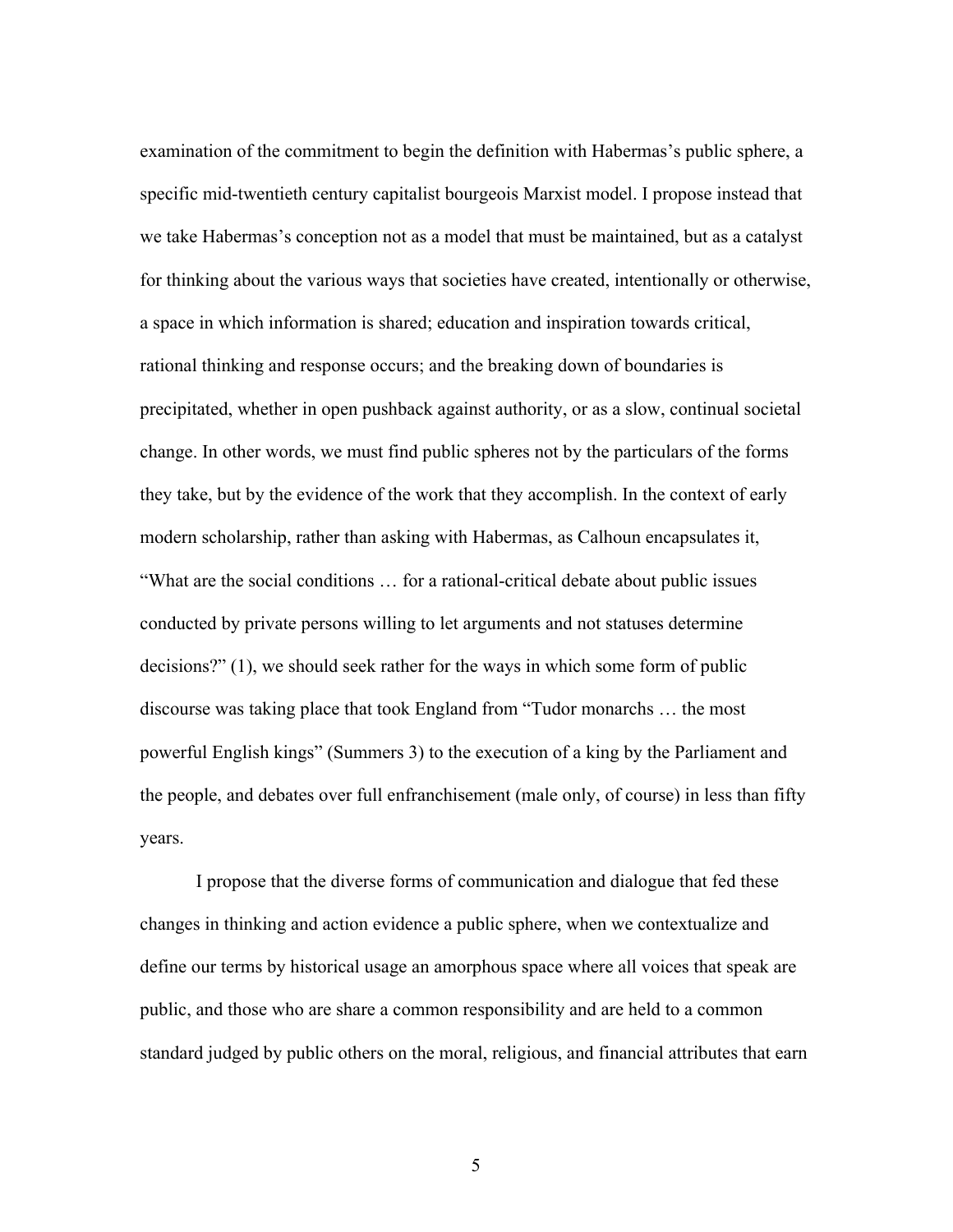credit in the "economy of obligation" (Muldrew) that flourished in early modern England. Clearly, there were forces at work bringing about new ways of thinking about monarchy and hierarchy, individual identities and the place of a commonwealth ongoing at multiple levels. Marlowe's plays come in the midst of the monumental changes taking place in England and figure as part illustrator, part enactor, and part actor in the public forum. Concerned with issues of religion, class and gender, all of his works speak to both individual identity and hierarchal power, as well as the ways in which people achieve and maintain credit among others, but none more so than *Edward II*.

As Claude Summers argues in *Christopher Marlowe and the Politics of Power,*  political theory and action, as indeed all dictates of civil society in the early modern period, were underpinned by religious ideology, as they had been for centuries. Over the last century, however, the terms of the debates, and of who could enter the debate, were shifting. Protestant ideology, in marked difference to historic papal doctrine, allowed for individual readings and interpretations, offering a place in the religious dialog to any who could hold their own there, and access the forum of debate, whether in print media, or through some form of speech. With the Reformation, theological debate became public concern, in a way that it had never been before under a centrally governed church. Progressively, all spheres of life, public or private, being rooted in religious dogma, began to come under scrutiny at all levels, potentially by all people. And, as enclosure laws continued to change the landscape, dividing England into increasingly privately held property, and causing migration from the country to the cities, a phenomenon that Marlowe hints at in Edward II's comment, "Make several kingdoms of this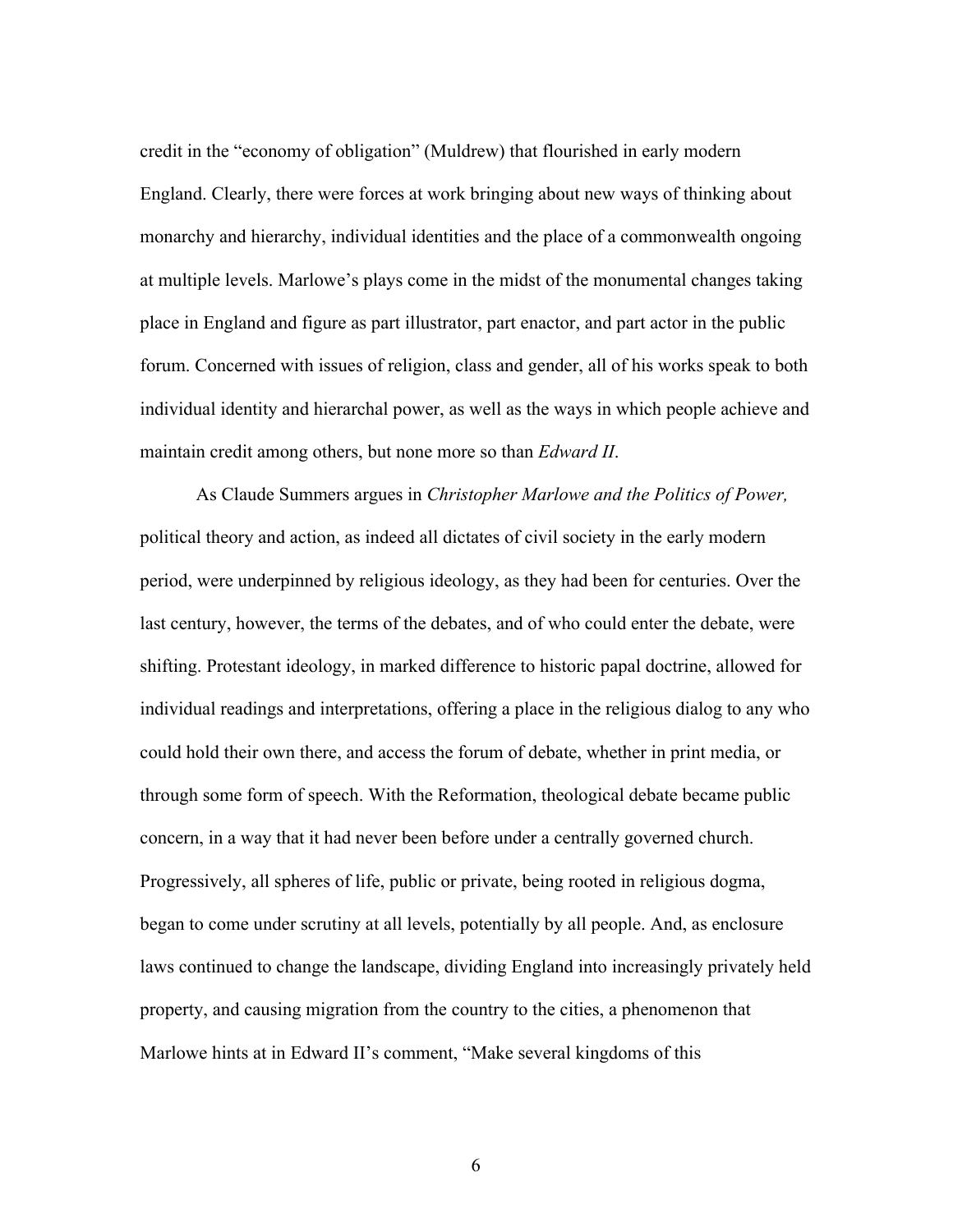monarchy/And share it equally amongst you all (iv.70-1), more people have access to the public gatherings and spectacles of power and debate in the larger towns and cities. It is in this environment that we can see the potential for a form of public sphere operating in the early modern period, as the changing dynamics of communication in the early modern age—the print industry, theater, ballads and street songs, themselves often repeated in theater productions and printed works—allow more and more people to enter the public conversation and have an impact. While, of course, not identical to Habermas' bourgeois public sphere, and certainly containing more constraints and less mobility and opportunity, nonetheless, the forum was there, and would only continue to grow with expanding print media and literacy.

An important aspect of the public sphere model, as Habermas conceived it, was that of a place of dialogue that remained free of government interference and control, and allowed for an open pushback against government positions and actions (Habermas 27). As Peter Lake and Steven Pincus have shown, this aspect is not present, nor possible much earlier than Habermas himself locates it, situating the beginnings of a bourgeois public sphere with its beginnings in the Enlightenment. However, "the 'public sphere' has been moving backwards in time" (Lake and Pincus 1), requiring a 'tweaking' of the model and a redefining of the term itself. Thus, Pincus and Lake's conception of an earlier public sphere is one that is distinctly different from the Habermas model: intermittent in appearance, and prompted and controlled by political actors seeking to manipulate public opinion for their own purposes. As they explain: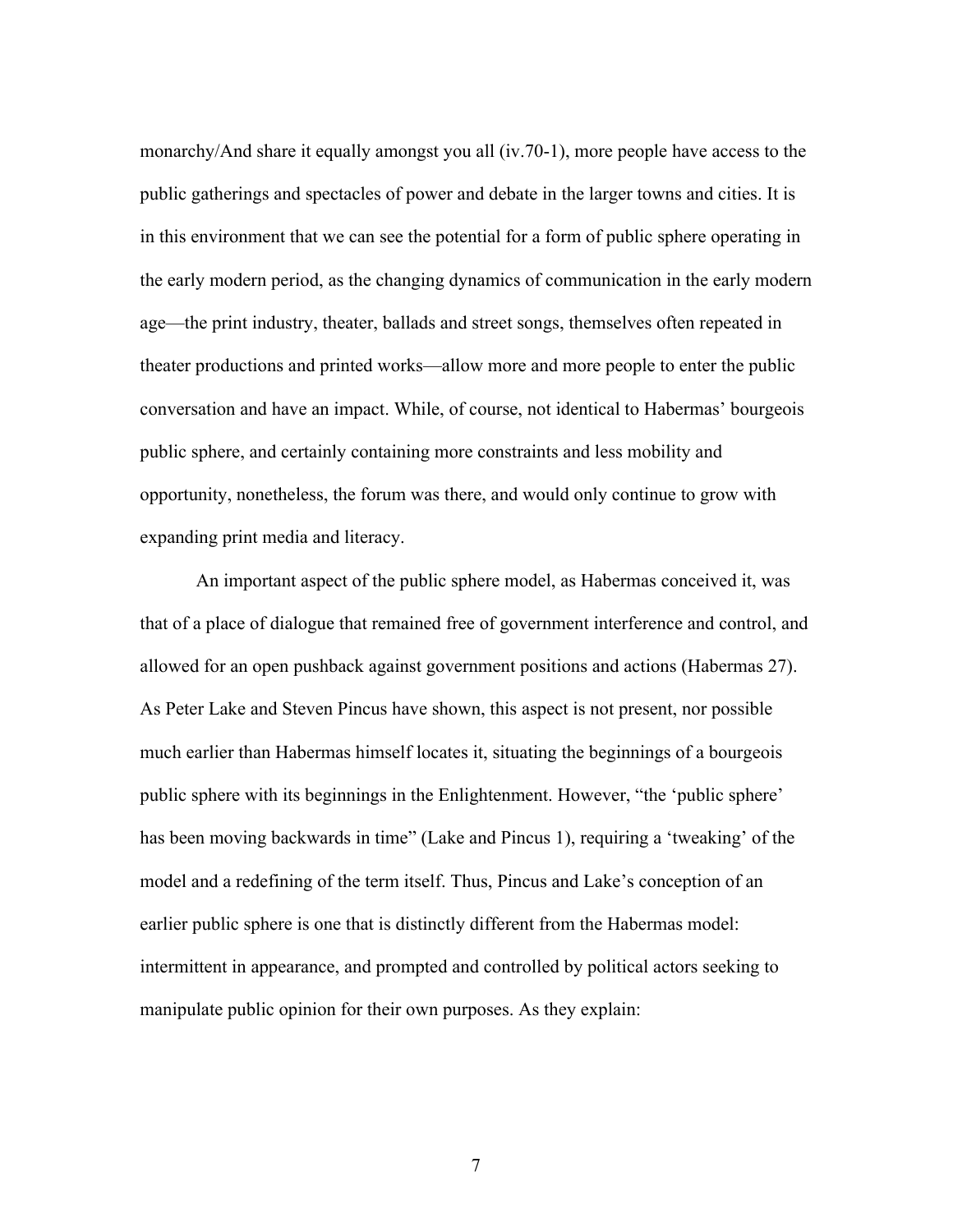after the Reformation issues of religious identity and division came together with issues of dynastic and geopolitical rivalry to create a series of public spheres …. However, as recent research has revealed, many of the first and most sophisticated attempts to appeal to and mobilize various publics emanated from the centre of the regime itself. (3)

The deliberate mobilizing of opposing religious camps which in their turn issued "challenges through the pulpit, press, circulating manuscript, and rumor" and inspired "replies in kind, using the same media and the same styles of argument" in order to enact legislative policy on common wealth matters, "can usefully be seen as in itself constitutive of a sort of public sphere" (4). Indeed, it can, but it is a very different public and sphere from an unregulated educated bourgeois coffee house discourse, requiring a significant amount of tweaking to Habermas' formulation.

A second strain of critical, scholarly thinking about public spheres in early modern critical work can be seen in the multi-disciplinary research project "Making Publics: Media, Markets and Association in Early Modern Europe." Eberhart, Scott and Yachin outline the project; international team members

> studied the formation of "publics"—forms of association built on the shared interests, tastes, and desires of individuals, most of them ordinary "private" people. The project argued that public making was enabled by new media and new cultural forms and was nested in an emerging market in cultural goods (1).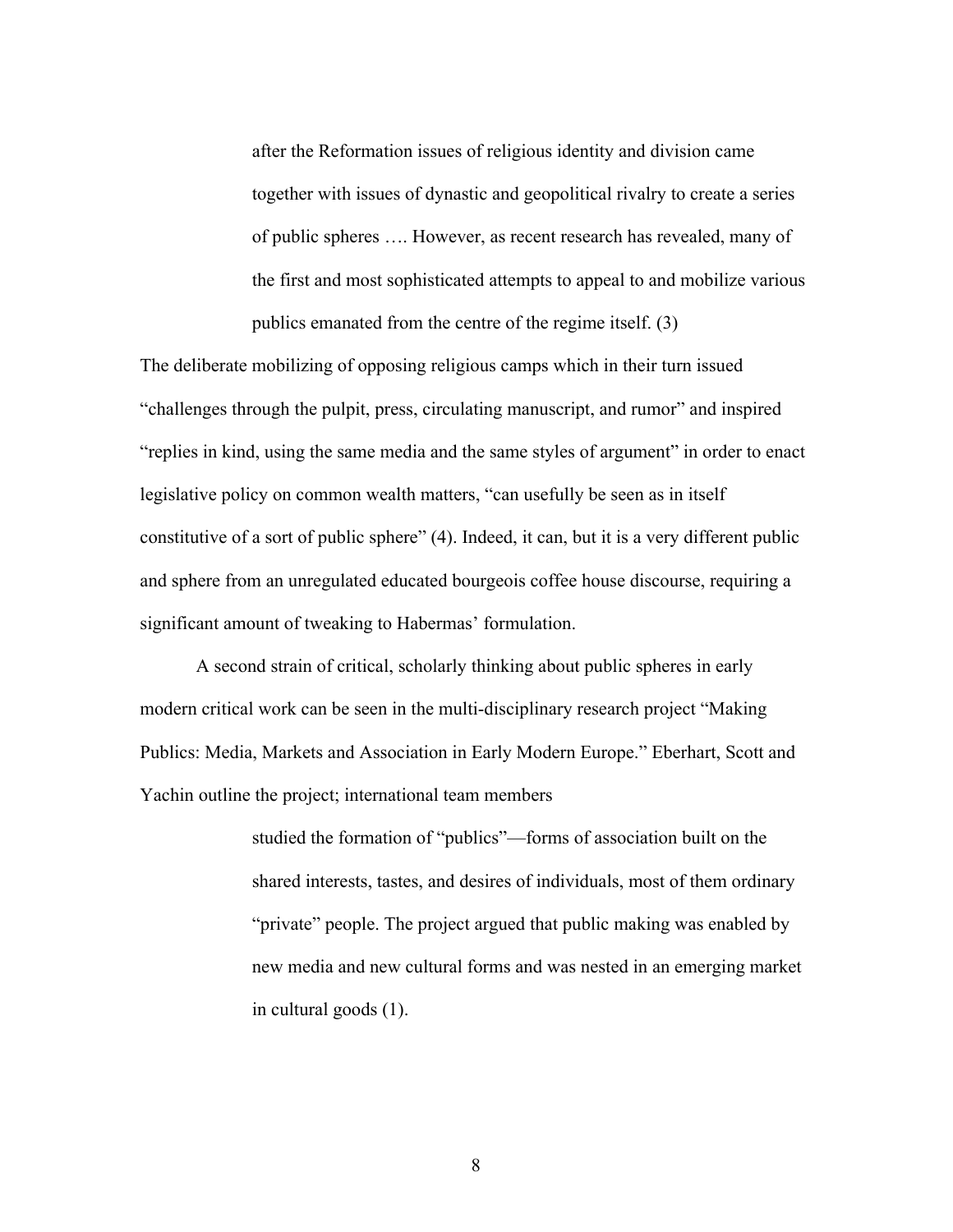As a group, the members of the project rejected the existence of a Habermasian public sphere in the early modern period, opting instead to explore the presence and influence of a variety of "publics" (4), which Wilson and Yachin, describe as "concatenations of people, things, and forms of knowledge." These publics created "new forms of association [that] allowed people to connect with others in ways not rooted in family, rank or vocation," reshaping "dominant ideas about just who could be a public person" (1). This way of thinking about the possible presence of a public sphere in early modern England relies on particular conceptions of the terms public and sphere, and on some form of adherence to Habermas' model and definition. An Elizabethan understanding of public and private, however, is very different from our modern ideas about two distinct spheres of space and authority.

The distinction between public and private as naturally separate realms of authority and operation is a modern one, and one not in sync with an early modern concept of overlapping spheres of authority in which a single individual could hold multiple roles and positions of authority both publicly and privately. Public, in this context, is not restricted to the holding of an official civil position or office, but rather reflects on any individual when acting in a way that is

> an other-directed, non-selfish interest, sometimes expressed as serving the common good or public weal… Importantly in this context, it can be found not only in the discussion of … offices we might designate as 'public': it is also evident in the moral specification of parenthood, husbandry, midwifery, philosophy and poetry, spheres that we might think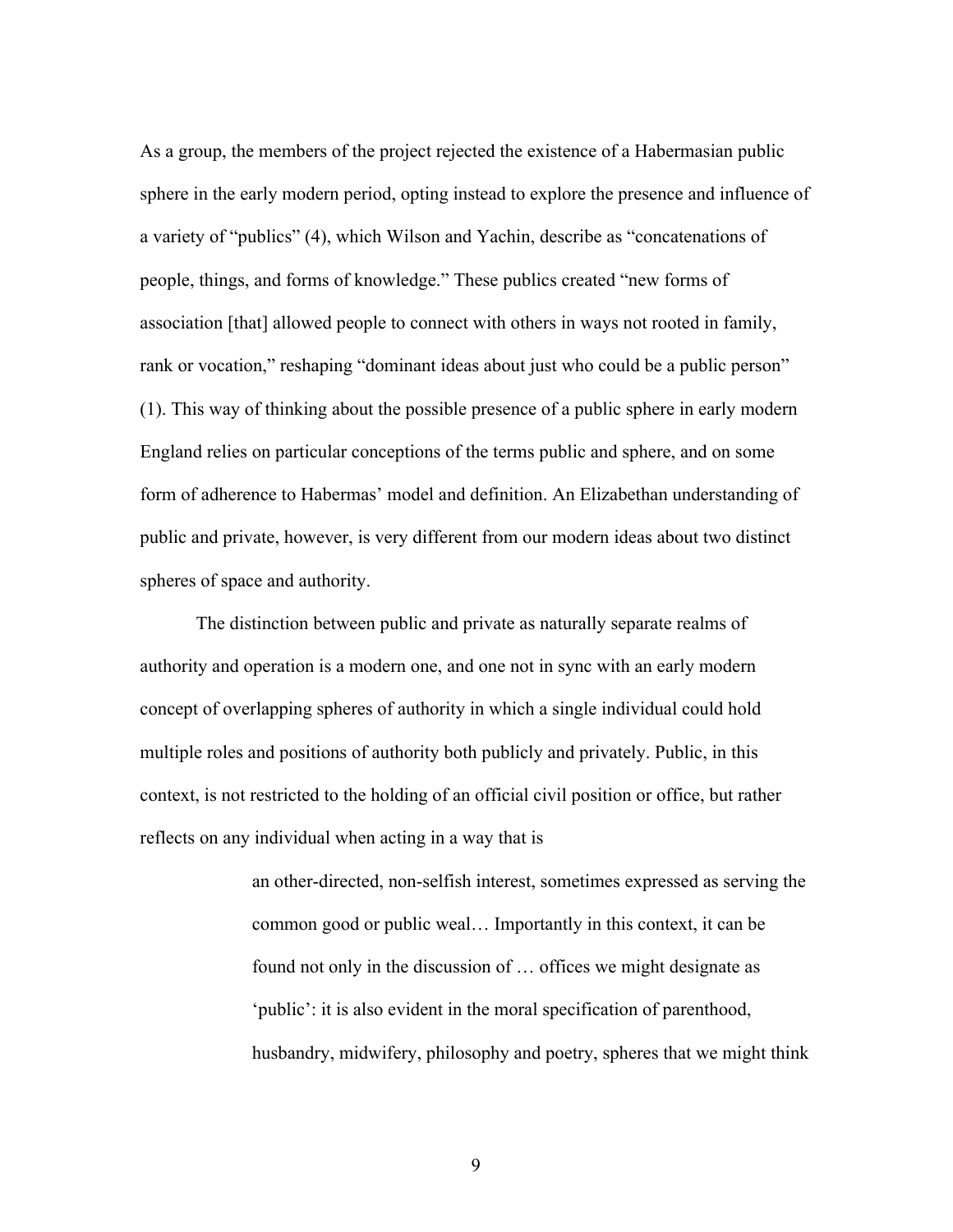of as private, but which, to use modern terms, were ethically legitimated by a public end or rationale (Condren 21).

Within each sphere of public persona, an individual held both a moral authority and a moral responsibility.

The nature of these overlapping spheres left no room for the modern conception of a public as opposed to private morality. Private in social logic, then, was the role and activity that belonged to the person only when not serving in a role of public matter, but rather as one subject to the authority of another, or broadly applied, one at the bottom of the social and political hierarchies who remained in a passive position lacking in authority. The conflation of private and domestic, therefore, is out of place in the early modern social logic: the familial was a realm of authority of its own, having specific boundaries and responsibilities, and functioning within the commonwealth as part of the undergirding structure that stabilized and maintained society. Thus, the family, the domestic, was itself a function of the political, not a solely private sphere unto itself. Private motives and actions—that is, those which looked exclusively to the individuals benefit—were often seen as negative and worthy of suspicion (Condren 21-3). This connotation held even stronger sway among those classes that suffered at the enactment of enclosure laws, as land that had formerly been public, and held in common, became increasingly private property. The higher one was on the political hierarchy the less space there was for behavior of a private nature; for the ruling powers the private was not nonexistent, but would consist only of those activities that had no direct effect on the representation or performance of the role of sovereign.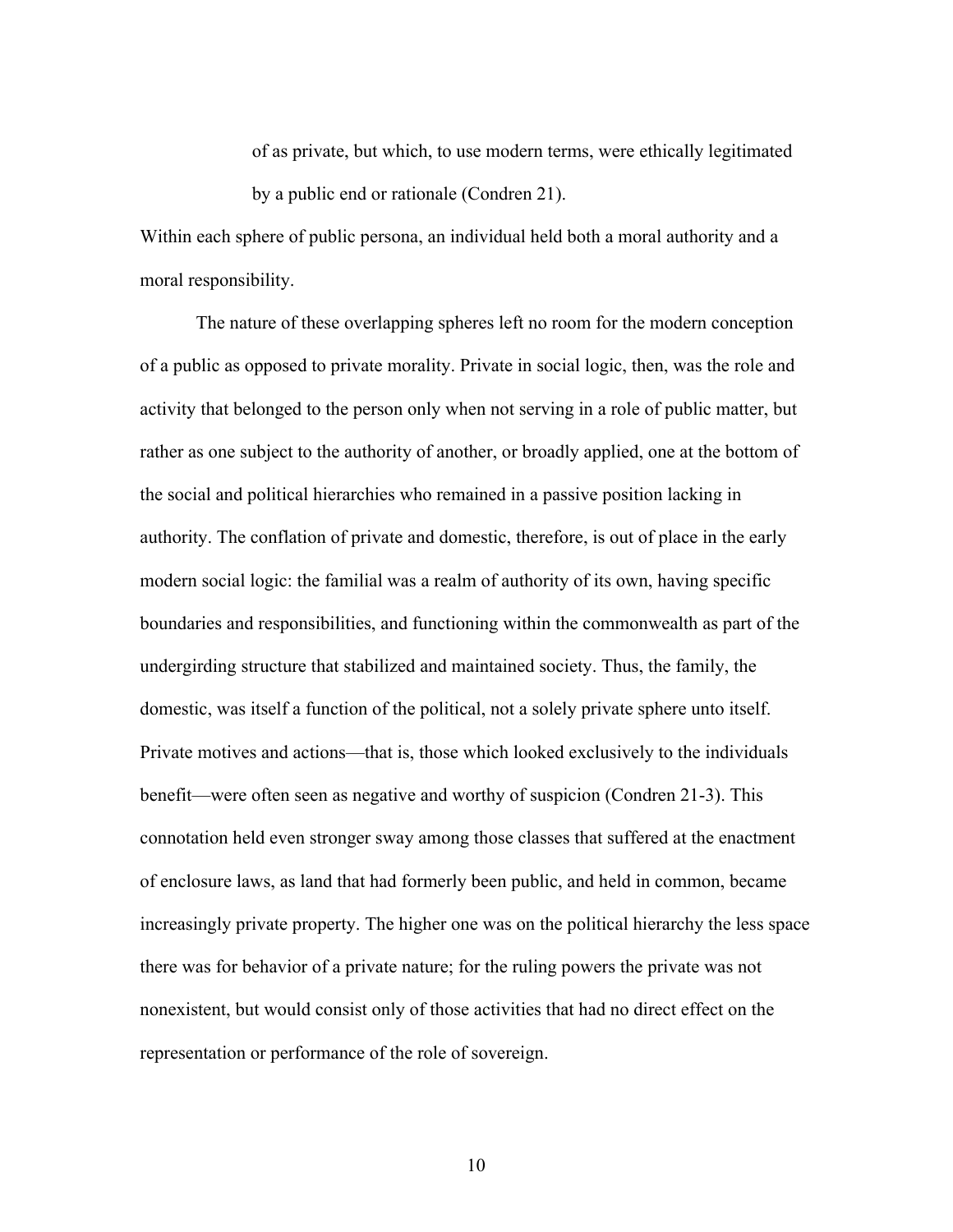By accepting modern conceptions of public and private, "something of modern preconceptions about the world is carried over to mislead with respect to the past" (20). Condren's rejection of the "preoccupation with the public sphere [because it] has been a hindrance to historical understanding" (20) is marred, I think, only by the same adherence to the model definition of the terms that he himself opposes by other critics. Rather than rejecting entirely the historical presence of the public sphere in societies lacking Habermas's basic requirements, we must situate its defining terms in the historical period we are examining, and judge by the evidence of activity and impact whether such a forum of discourse and influence is present. Thus, my use of the term public sphere is not intended to invoke the commonly used model, nor to cast any aspersion on its usefulness in other contexts, but rather to act as a descriptor for an early modern non-institutional arena of discourse and influence that crosses class, gender, educational and geographic boundaries creating a marketplace of ideas in which the common peoples of England function as a sounding board, reflection and rudder for the steering of political and civil policy. While itself an inclusive, non-spatial arena, the early modern sphere of which I speak is includes within it specific spatial sites of discourse, locations of theatrical performance act as sites of intervention and interaction, part of an ongoing process of the changing cultural economics of power and in society.

### ~~The Culture of Credit~~

As the political was tied to the civic and the social, so were all three tied to the economic. As opposed to modern concepts of two kinds of credit—that of financial 'responsibility" judged by particular factors and extended by institutions, or that of the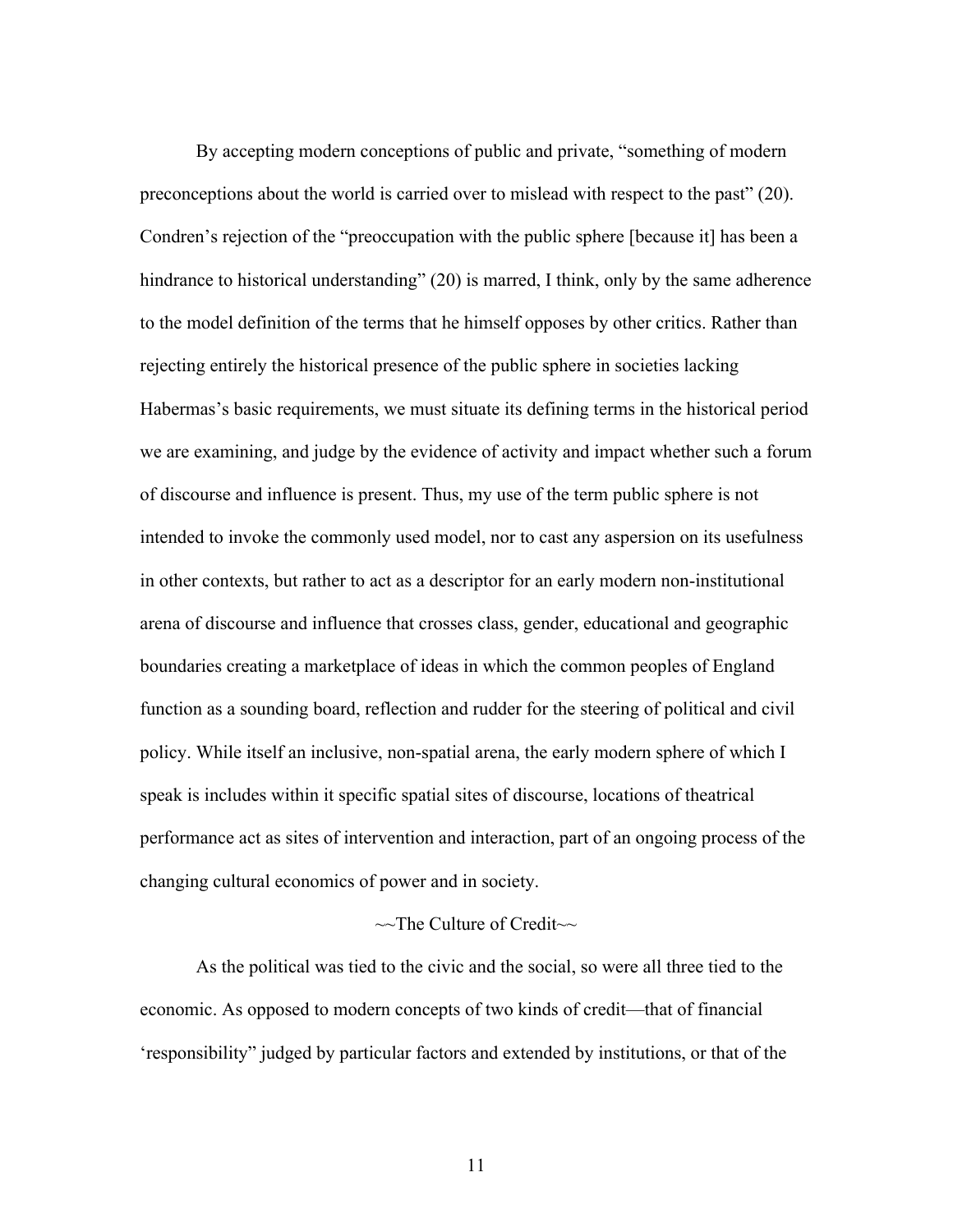idea of being responsible for something, that is taking credit for a thing, but each one distinct from the other—the early modern understanding of credit was one that involved more than wealth and financial acumen. Morality and ethics, domestic management, civil engagement, and displays of wit, cunning and reason were all incorporated into the social logic that built credit and reputation. This "economy of obligation" as Muldrew termed it, was one of reciprocity, and responsibility, monitored and maintained by neighborly surveillance.

To sue for damage to one's reputation was not uncommon (Shepard 87), and suits over financial matters, in an age of limited literacy often based on verbal agreement, hinged as much on witness accounts of the character and "credibility" of the litigants as it did on any form of documentary evidence (Muldrew 179). Both Muldrew and Shepard examine the court records, finding in them confirmation of a culture which ties community relations and social obligation to the growing economic culture of credit; Panek and Shepard find markers of manhood as well:

relationships that were not marked by direct economic exchange nonetheless formed part of an individual's complete constellation of interpersonal connections through which credit was constituted (Panek 65) and, in Shepard:

> If a man's worth was doubted, he lost credit and economic standing and was excluded from the relations of trust which both bound communities and accorded status and agency. (87)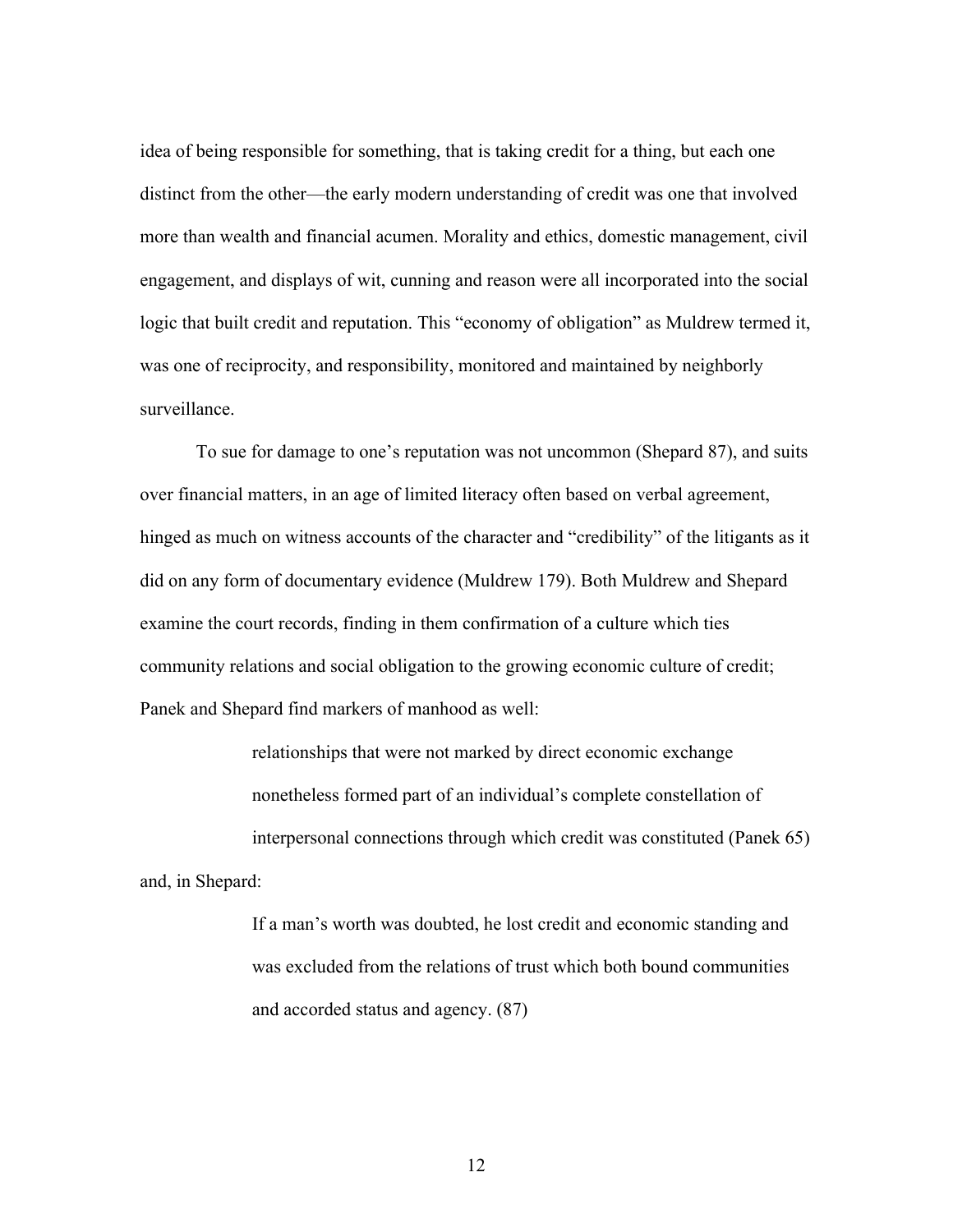The obligations of credit and reputation crossed lines of both class and gender, because "although society was divided by hierarchical gradations of status and wealth, it was still bound together by credit relationships made all over the social scale (Muldrew 178).

It is in this culture of credit that Marlowe places his Edward II, and it is in this culture that Edward fails catastrophically. In the political realm of a medieval monarch Marlowe mirrors the early modern social and economic relationships of broken trust and failed credit, and the penalties that accompany such a loss, legally and socially. From the outset of the play, Edward II is shown as a man who fails to honor his word, who is financially irresponsible, and who seeks private pleasure over public duty.

Reason, a discerning understanding of oneself and of one's fellows, and the ability to demonstrate that understanding, through wit and control of one's self, is another essential key to establishing and maintaining a creditable reputation. As Botelho outlines, the ability to "earwitness," to sift and tell the information that comes to the ear, effectively discerning rumor and managing fame to achieve the desired reputation (2) is a form of wit and cunning that secures credit in the public sphere economy. The contrasting ways in which each of Marlowe's characters manages what they hear, and what they say, significantly affect audience perception of the character, and reflect as well on the larger issues at play, as Marlowe contrasts the skills of the commoners, the queen, and the young king Edward III, with those of the nobles and Edward II. Marlowe's play clearly demonstrates how

> early modern dramatic productions became potent cultural sites that challenged received notions of the gendered authority of information and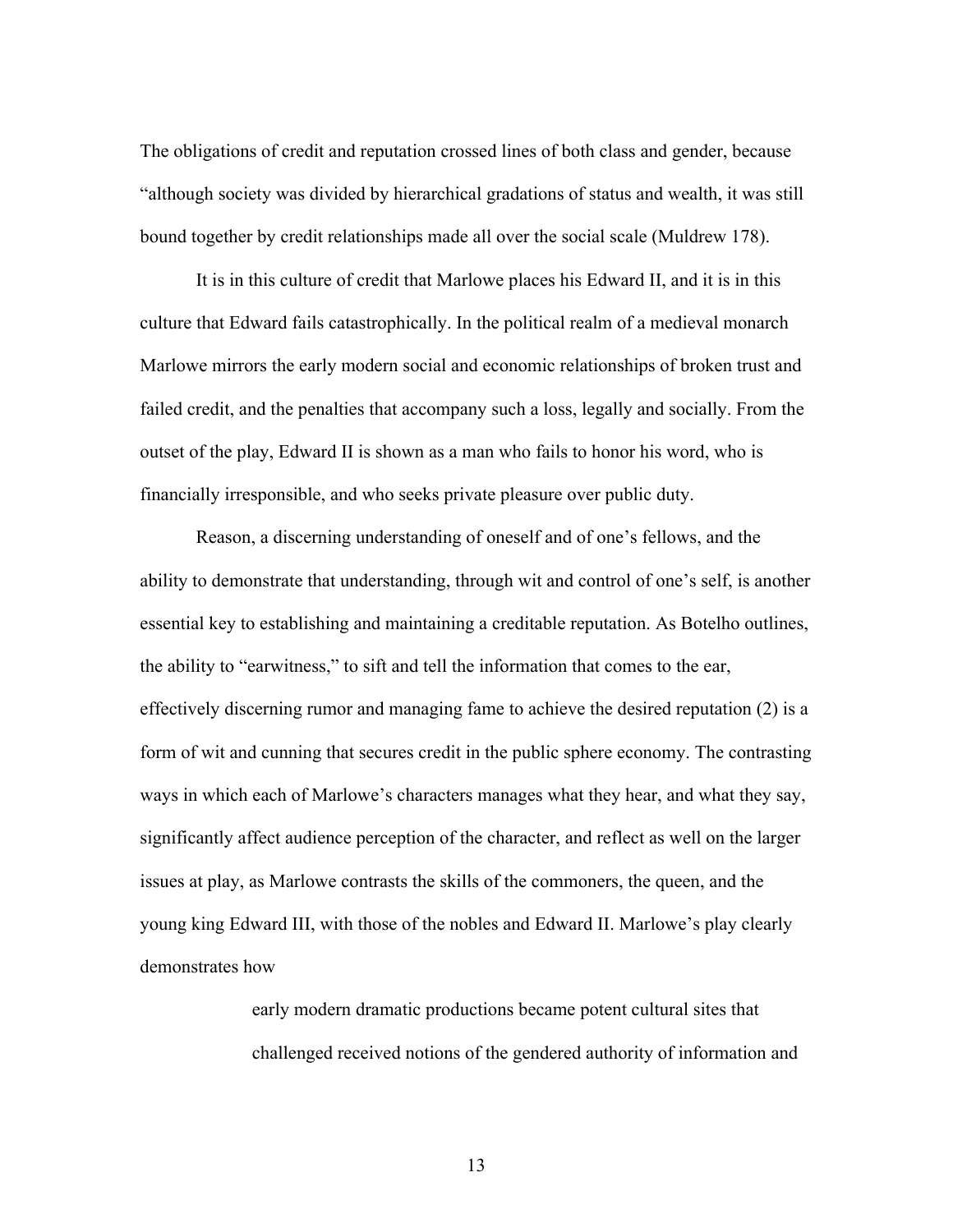asserted the necessary role of the discerning ear as a way to not only authorize information amid the threatening buzz of the day, but also to secure or establish authority. (Botelho 7)

Managing rumor and reputation are key to maintaining power and position, and Edward II fails at both, unable to sift between truth and fiction in the rumors and suggestions that titillate his ear, and unwilling to act on what he hears.

Botelho attributes Elizabeth I's success to her powerful talent for managing reputation and rumor. Elizabeth I was skilled in the necessary performances that earned credit in both her domestic affairs and the broader commonwealth. According to Botelho, Elizabeth I is "the all-hearing authority of information, who severely complicates the notion of male informational authority" (13). Managing rumor, fame, and speech were crucial to negotiating one's own position at any level of society, but in the early modern period it was distinctly gendered in theory. Marlowe mirrors the gender disruption that Botelho sees in Elizabeth I; in *Edward II* it is Queen Isabella who is most skilled in this practice. Like "Elizabeth [she] actively engaged with rumors by paying particular attention to careful listening, discerning rumors that came to her ear" (14)*.* But if skilled earwitnessing is the key to discernment and self-awareness, it is the ability to translate what one hears into action that truly secures power and credit. Controlling one's ear is the first step to controlling one's tongue, an equally crucial form of self-control at play in early modern society, as Marlowe illustrates on stage in *Edward II*.

Controlled speech is a form of wit that reflects control of self: wit, banter, and reasoned speech all form marks of power and competence in Marlowe's characters. Later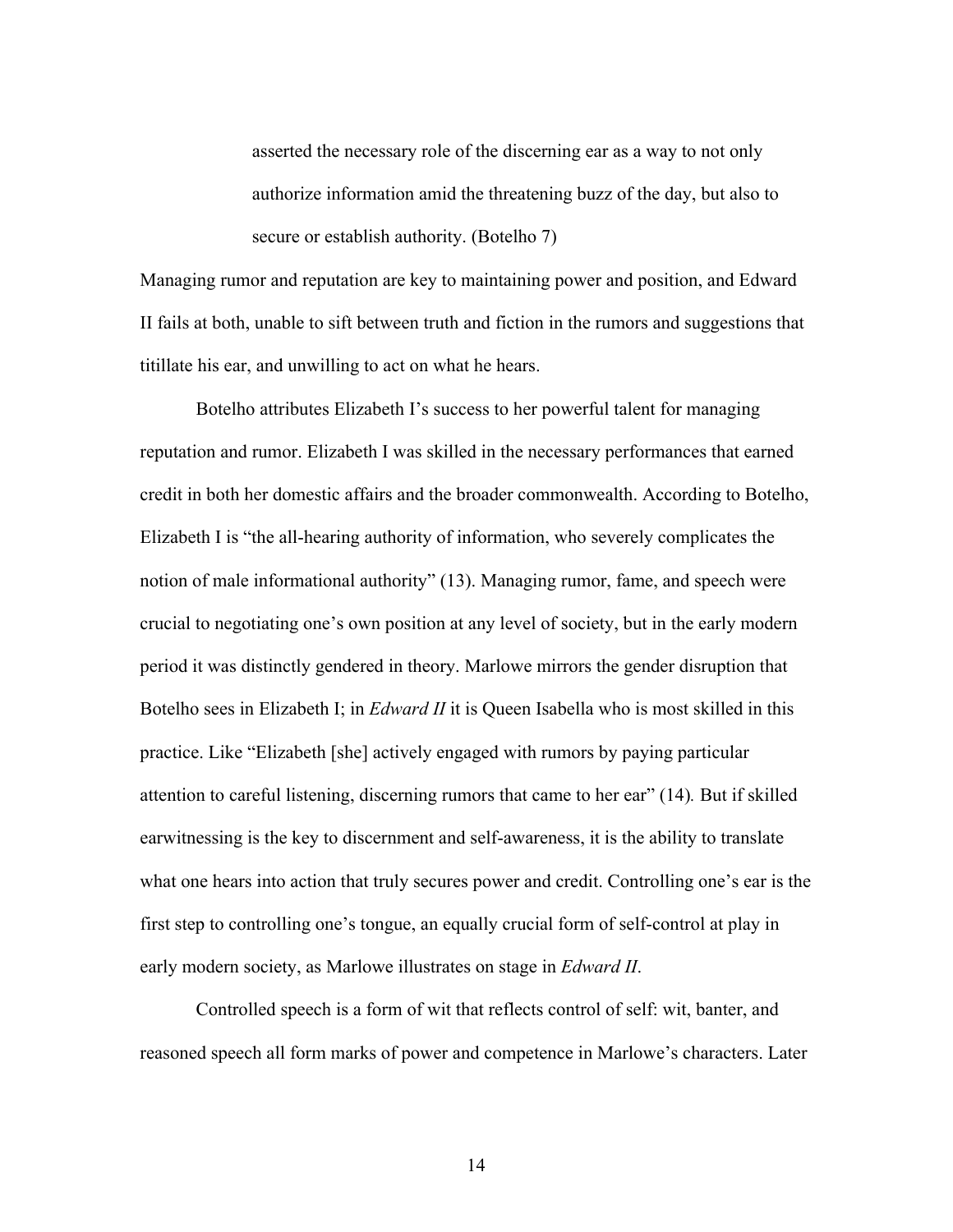urban comedies connect wit and other forms of public credit with the specific location in which they take place;<sup>7</sup> however, Marlowe makes use of very similar strategies of public credit, but by divorcing the action from distinct spatial or temporal settings in *Edward II,*  he shows how the same tools that earn credit among the characters of the urban comedy are already at work in all levels and locations in society in the 1590s. The skills that achieve power and authority include control of one's self—access to the presence and body of the individual, and to their private spaces, or domestic control; self-control control of the tongue and the emotions; wit—part Botelho's earwitnessing, but including as well the ability to discern what is appropriate and not relative to position and place, and the skilled use of words and displays to assert superiority of understanding and skill over others, forms of "public" control; and gendered displays—femininity being marked societally as weak, childish, emotional, and gossipy, versus masculinity, marked as reasoned, controlled, mature, strong and responsible. Marlowe illustrates these same credit markers of city comedy in his earlier historical drama demonstrating that the nature of both the skills involved and the roles that they designate is performative, rather than inherently placed by status or gender determinations.

~~Reading the Economies of *Edward II*~~

The beginning of the play marks Edward II's transition into full manhood. Although marriage was usually the ceremony that propels the male youth into independent domestic authority, as son of the king, Edward, long married, remained as

 <sup>7</sup> See Adam Zucker, *The Places of Wit in Early Modern Comedy*. Zucker explores specifically, the aspect of access as a form of cultural credit in his chapter on Johnson's *Epicoene.*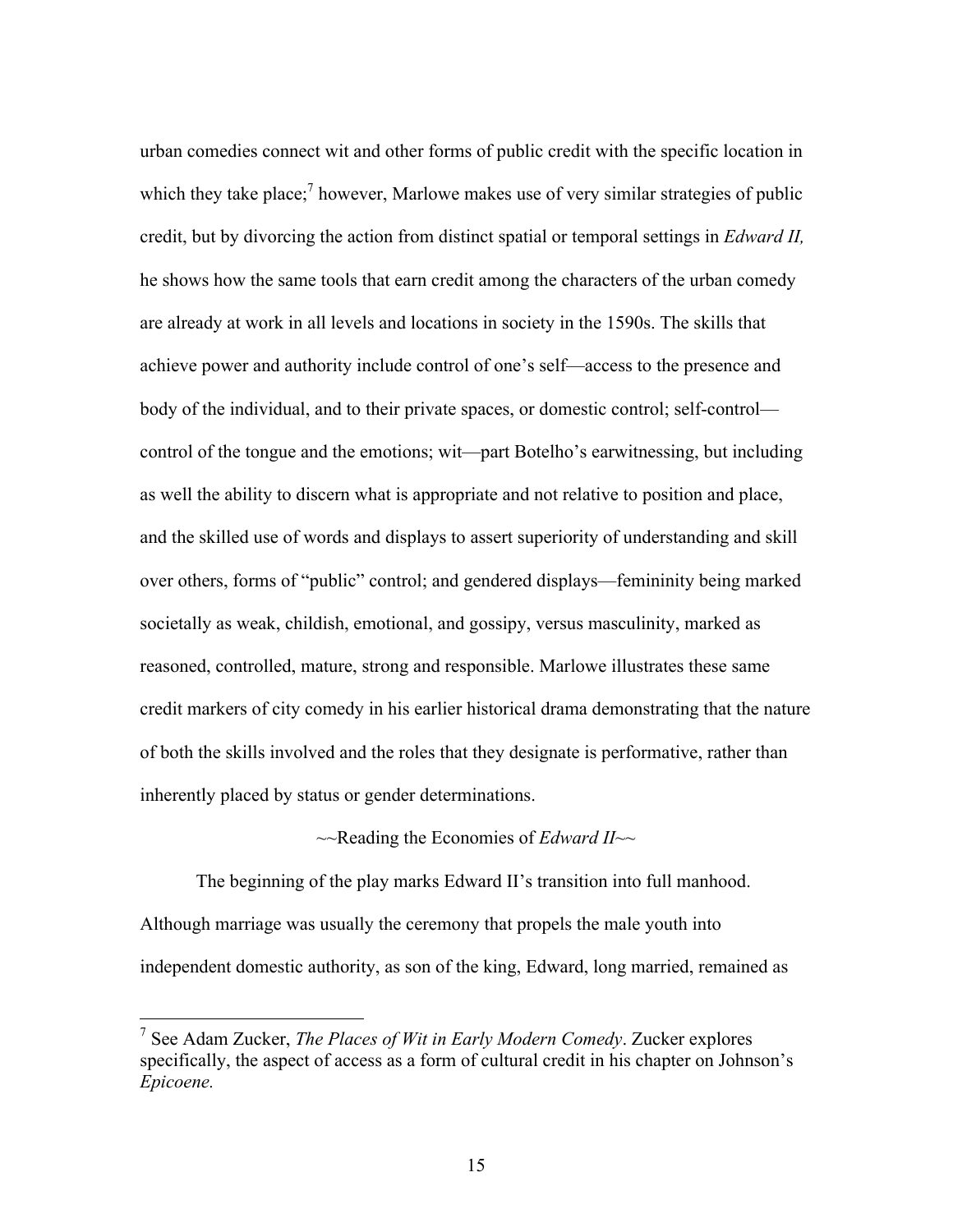much subject to his father and a part of the household of Edward I as if he were yet a youth. But as the play begins, we learn of the death of Edward I, and from the outset we perceive that Edward's body, identity and character are compromised:

> 'My father is deceased; come, Gaveston, And share the kingdom with thy dearest friend.' Ah, words that make me surfeit with delight! What greater bliss can hap to Gaveston, Than live and be the favorite of a king? Sweet prince, I come... (i.1-6).

Until the sixth line, the audience is led to assume that it is the prince himself who speaks, and in his mouth the words are reasonable. But transposing them into the mouth of Gaveston, something shifts. First, the identities are confused and conflated, something that will continue to happen as Gaveston, and later Spencer, usurp, and the king willingly, happily, yields his voice and his authority to others.

Access to a sovereign, a noble lord, or even the private spaces of the home, is a controlled sphere, and control over the liminal space between public and private shows the power and credit of an individual in his society "the types of transfers … between public and private spaces, define … positions in the social hierarchy" ( Zucker 64) Regulation of access "creates a sense 'of inner and outer' which he links to the opposition of 'superior and inferior' and elite and multitude'" (63). While Edward II is a monarch with few strictly private spaces to retreat to, the principle remains; access to an individual's personal spaces, their mind and their body, indicates who has intimacy and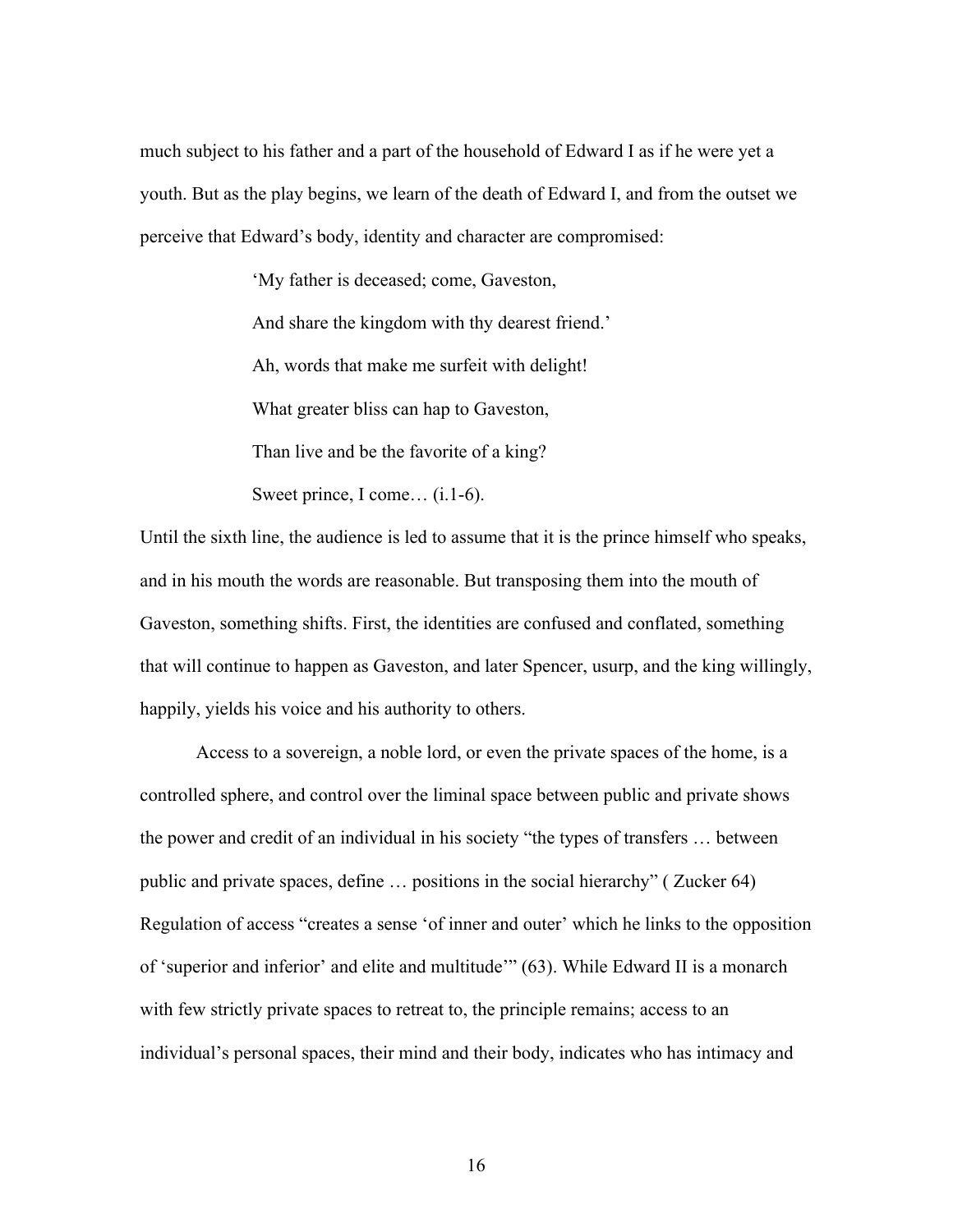power in a relationship. Edward's indiscriminate intimacy with his followers, and the denial of the same intimacy to his queen, his son, and the peers of the royal court show that Edward is out of sync with the requirements of his position as king and man, and that he is unable to exert personal authority over his person or the spaces that should be under his control. As H. David Brumble asserts, "*Edward II* is much concerned with the necessity of control: personal, paternal, and kingly" (56). Unfortunately for Edward, the control exerted in the play is not by him; Gaveston and the nobles fight for kingly power, Mortimer and the Queen take charge of Edward's son, and the king's personal actions are all dictated by a desire to please his minions, actions seeking affirmation and ceding control.

Rather than looking to establish his position as king, Edward's first act is one of private pleasure, rather than public duty, recalling his favorite Piers Gaveston, and breaking an oath made to his father, as Lord Mortimer will later remind him. And far from controlling and limiting access to his body and presence, Edward quickly declares himself as under the control of another and lacking in personal identity: "knowest thou not who I am?/Thy friend, thy self, another Gaveston!" (i.141-2); Edward goes beyond declaring them intimates, or even "two of a kind," rather he identifies himself *as* the other, merging and obscuring his own identity, obliterating any liminal space between himself, and the other.

Throughout the play, Edward II seems equally unable to control who has access to him and his presence. He repeatedly commands others to withdraw, or be removed, and is ignored. As king, and as a man, Edward does not have the power to control his court or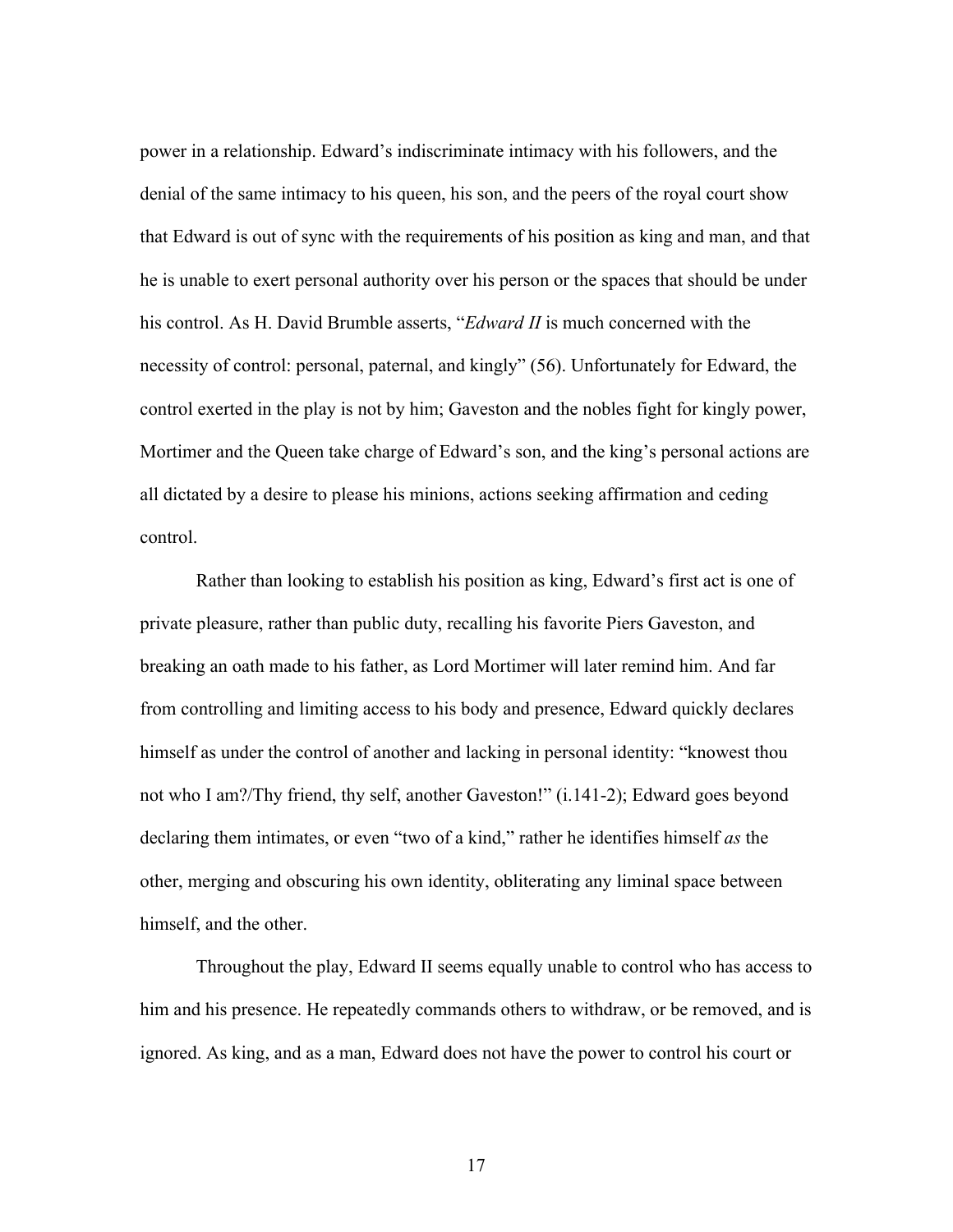his personal spaces. Moments such as the end of scene 1, when Edward calls out not "Guards" but "Who's there?" a signal that provokes not an answer, but an entrance, and indicates his own lack of knowledge of who is near him, show this clearly. And later, Edward's "Out of my presence! Come not near the court" is answered with Mortimer's "I'll not be barred the court for Gaveston" (vi.88-9)—indeed, he and the other nobles are not barred, at this point, or later:

Guard: Whither will your lordships?

Mortimer Junior: Whither else but to the King? Guard: His highness is disposed to be along. Lancaster: Why, so he may, but we will speak to him. Guard: You may not in, my lord.

Mortimer Junior: May we not? (vi.130-5).

This exchange is followed immediately by Edward's entrance and quick attempt to leave; he is stopped by Mortimer's "Nay, stay my lord" (138) and remains there until after the nobles have left following line 196. Nor can Edward control the geographical spaces of the kingdom under his command; in the scene after Mortimer has arrived safely in France and been reunited with the Queen, Edward declares of him: "He is in England's ground; our port masters/Are not so careless of their King's command" (xvii.22-3). And while he is busy disputing with his peers, the King of France invades England's continental territory, because in his financial irresponsibility, Edward has failed to pay the homage due. When the Queen, always on top of news and rumor, informs Edward that "That Lord Valois our brother, King of France,/Because your highness hath been slack in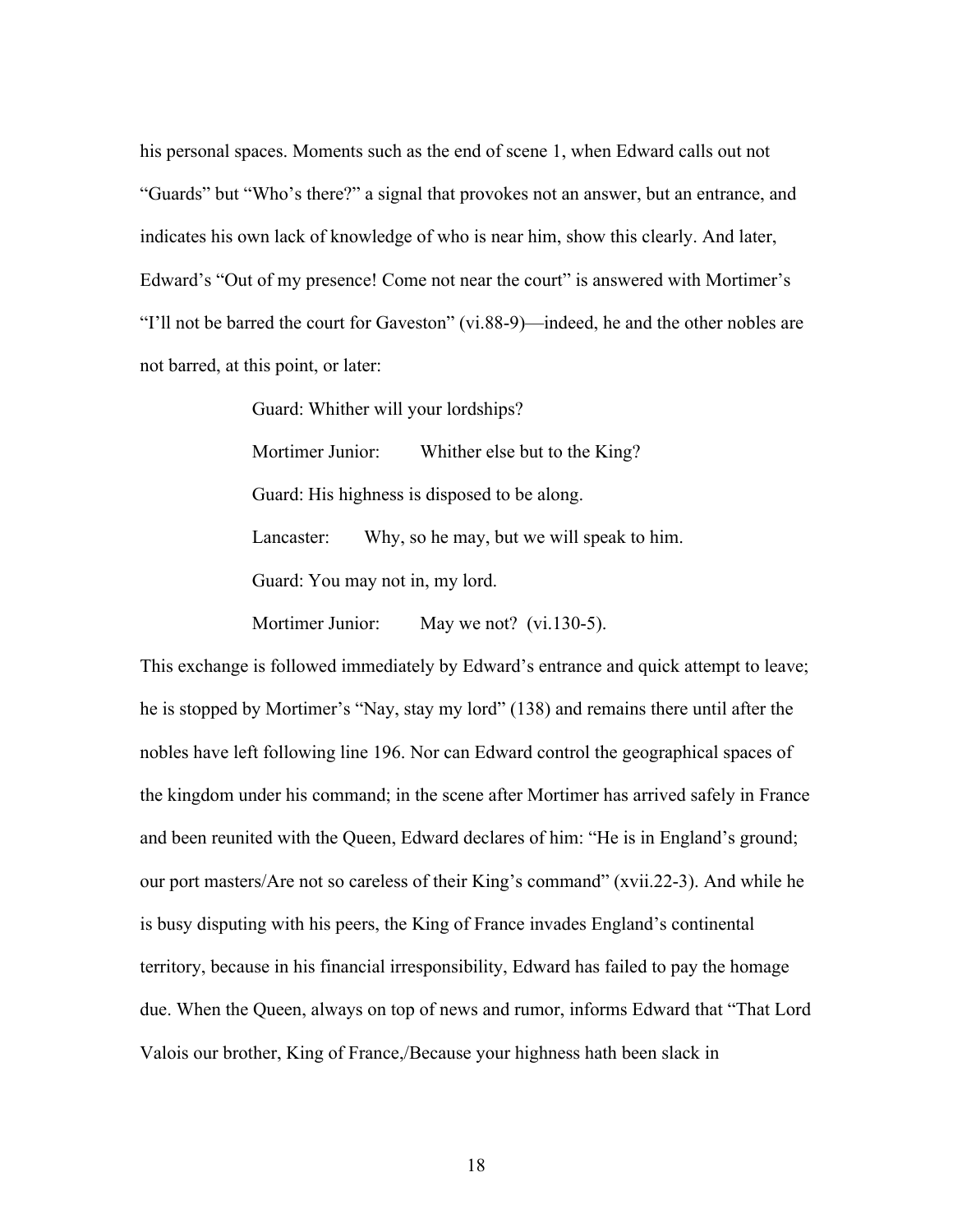homage,/Hath seized Normandy into his hands (xi.62-4), Edward replies, unconcerned, "Tush, Sib, if this be all,/…/But to my Gaveston" (66,68), turning again to private pleasures over public duty.

At the beginning of the play Gaveston asserts his own desire to "draw the pliant King which way I please" (i.52), indicating that all are aware of the king's lack of selfmastery. After Edward II is captured by the nobles, his body is indeed drawn pliantly from place to place, but Edward's continued health shows that he "hath a body able to endure/More than we can inflict" (xxiv.10-1), so his jailers turn to "assail his mind another while" (xxiv.12). "Another while" is fitting, as throughout the "while" of the play, Edward's mind has been assailed by one individual after another quite effectively. That his mind is the clear subject of control is obvious in the way he continues to be "ventriloquized" by his minions. Edward often neither thinks for himself, nor speaks for himself; he is easily influenced and exhibits no filter between the words of his favorites and his own mouth. Edward, initially, has replaced his wife and queen Isabella with Gaveston as lover and consort, but has no thought of infidelity or torn loyalties on the part of his queen until Gaveston plants the idea in Edward's head in this witnessed exchange:

> Isabella: On whom but on my husband should I fawn? Gaveston: On Mortimer, with whom, ungently Queen – I say no more; judge you the rest, my lord. (iv.146-8)

A few lines later Edward says to Isabella, "Thou art too familiar with that Mortimer" (iv.154). Gaveston's words have become Edward's thoughts. Edward also parrots the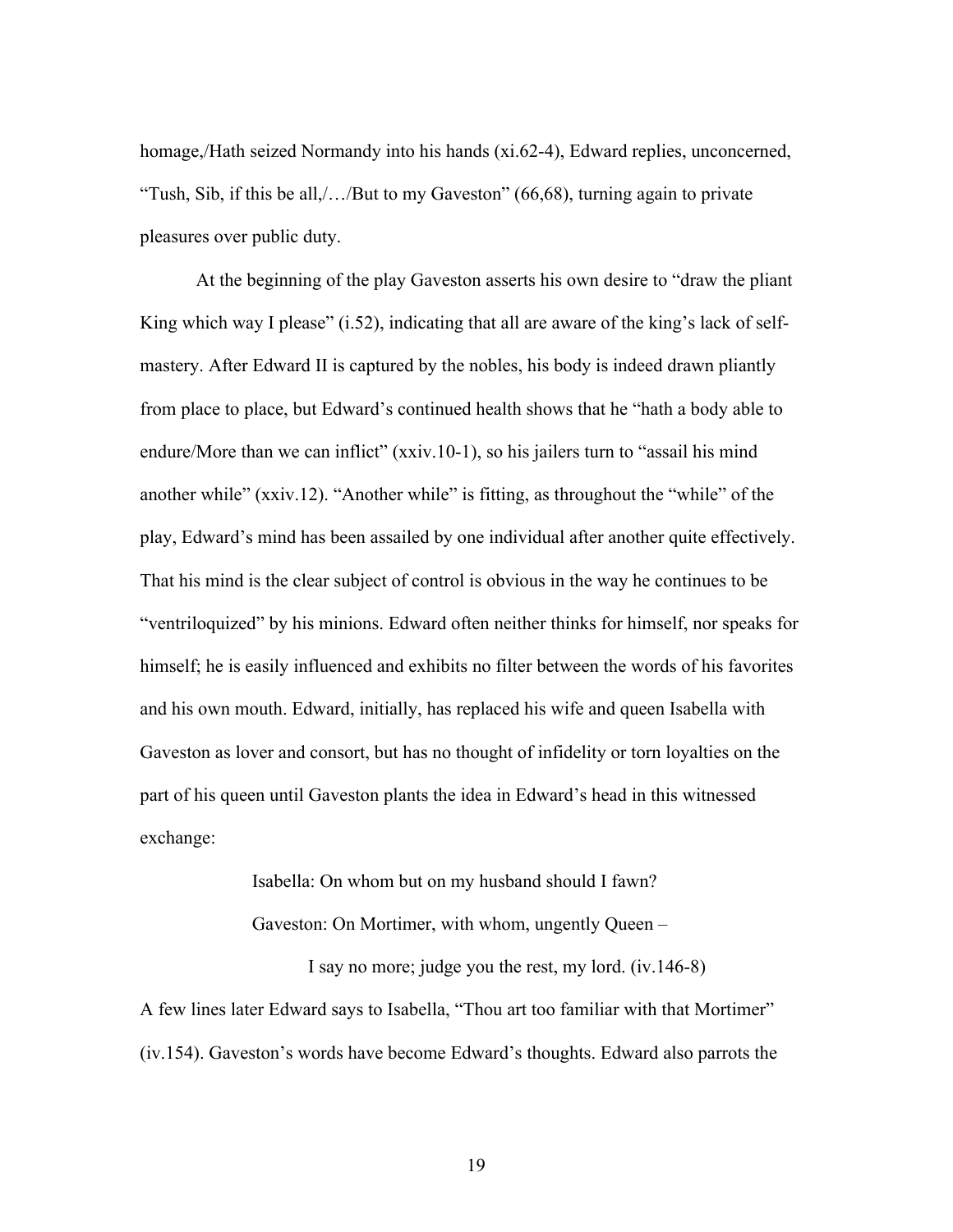words of his minions; their commands become his. The power that seems to be exercised by Edward as king is merely the enactment of the will of others, who control the sovereign position and the man to enact their own personal credit and power. As king and individual, Edward fails to live or perform in the spaces that Queen Elizabeth managed so well, where she asserts power beyond her female birthright, but instead demonstrates a failure to perform power and earn credit, to enact the roles he is "born to." Not by having favorites, common or otherwise, but by becoming the minion himself, Edward II cedes any power he might exert, as king, or as man. Regulation of access beyond the body's liminal spaces, "what enters and leaves the body, the control of its borders, especially points of entry and egress" (Breitenberg 42), was tied to masculinity. Marlowe repeatedly demonstrates, however, that Edward's failures are those of mind and will, not of physical behavior.

While in *Edward II* the issue of male relationships is vague, it is not the act of sodomy, the physical breaching of the body, that proves most dangerous, but the breaching of the mind, as Edward fails to control both what he hears, and how he responds. His inability to control his tongue or emotions equally marks him as subordinate, lacking in the skills of the successful patriarchal householder. On the few occasions when Edward speaks for himself, he demonstrates either a willful lack of understanding and discernment, or a childish, uncontrolled temper. When Mortimer and Lancaster describe their banners to him, he immediately discerns the meaning behind them, demonstrating his competence at discerning symbols when he chooses, but his angry response show his failure to make use of that competence by heeding their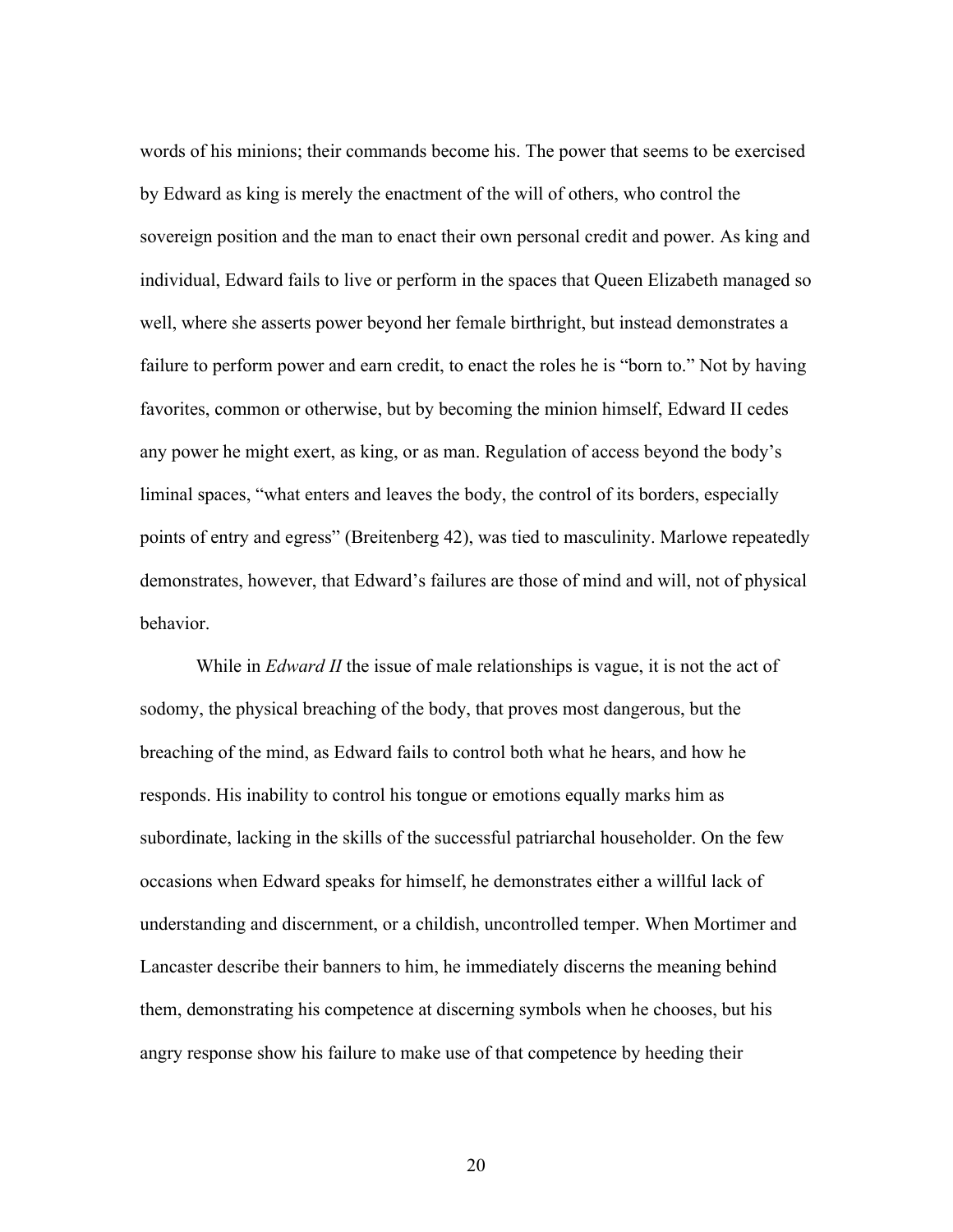warnings. Rather Edward again equates himself with Gaveston, and responds with violent hyperbole: "Tis not the hugest monster of the sea/Nor the foulest harpy that shall swallow him" (vi.44-5). This pattern of violent, over the top responses continues throughout the play:

> I will have heads and lives for him as many As I have manors, castles, towns, and towers ….

If I be England's king, in lakes of gore

Your headless trunks, your bodies will I trail,

That you may drink your fill and quaff in blood,

And stain my royal standard with the same. (xi.132-3, 135-8)

Edward rants, as if by using extravagant expressions of savagery and evoking bloody imagery he can defeat his opponents with words rather than the actions that his position of responsibilities should elicit from him, marking him clearly as seeking status in the manner of youths and subordinates.

Shepard describes the ways that dependent males asserted their masculine prowess in a society that gave them no domestic sphere of power:

> Transience, prodigality, physical bravery, and comradliness made one a true man among journeymen, in sharp contrast to the master's virtues of thrift, reliability, and stability… similar alternatives were being asserted … in the form of drinking bouts, collective misrule and daring spectacles, and carefully calculated displays of violence, excess and disorder. (102)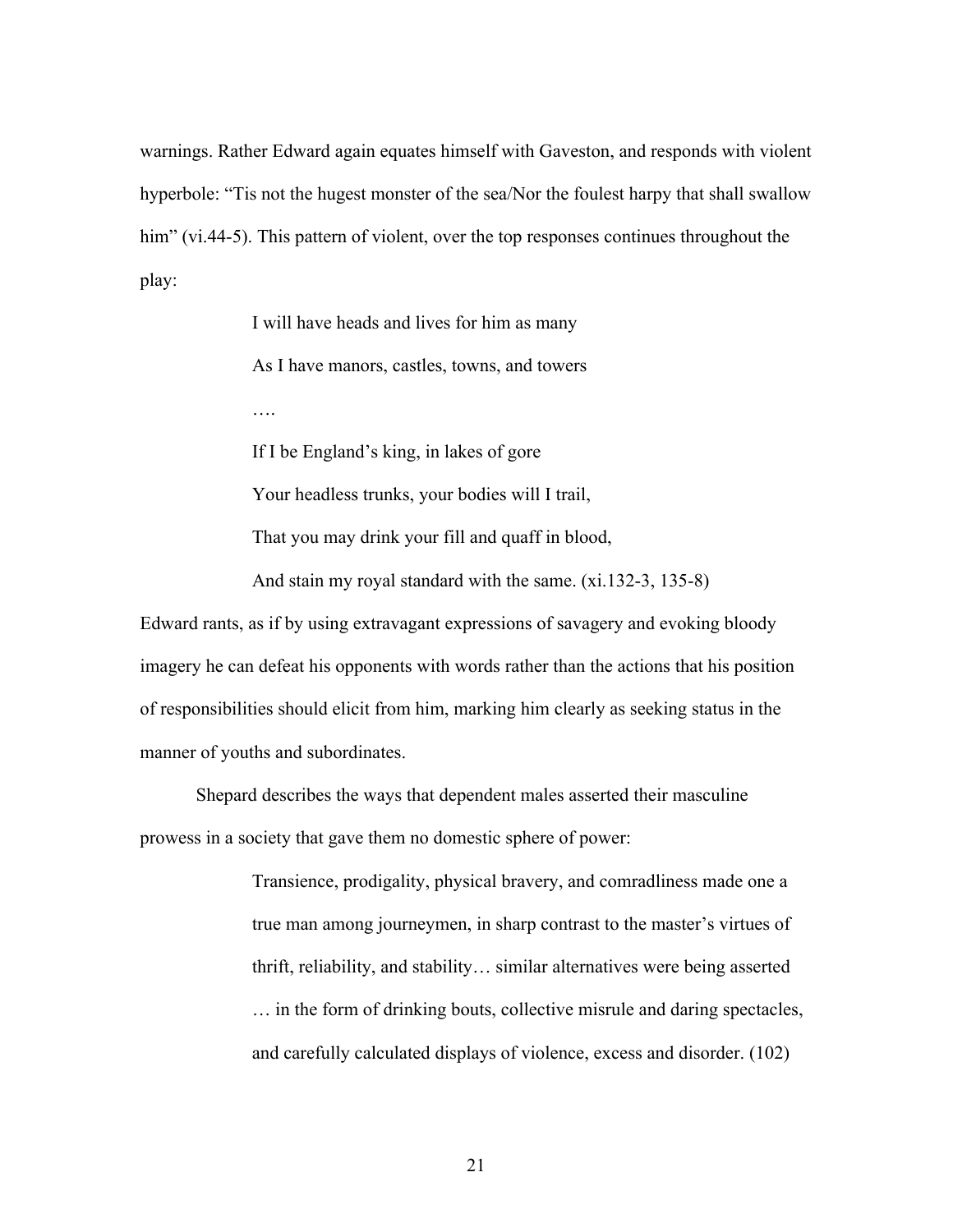Following his victory over the nobles Edward proclaims, "Thus after many threats of wrathful war,/Triumpheth England's Edward with his friends;/And triumph Edward with his friends uncontrolled" (xvi.1-3). Like a child who has won a game, he celebrates the victory, giving no weight to the issues that inspired the conflict, nor the people who have died in it. Edward fails to understand that his actions have consequences; that the kingdom is not a toy he can pick up and toss at will; it is only in this sense that he sees it as "Edward's England." Lacking in the master's virtues, Edward sees himself as "England's Edward," a reversal of the responsibilities that are his, for as sovereign, it is "Edward's England" that should be looked to, but Edward II is interested in being "Edward with his friends uncontrolled." Ironically, Edward fails to discern that while his friends are uncontrolled, Edward is totally under the control of his friends.

Edward II's failures are tied to economic irresponsibility from the beginning of the play as well. At his reunion with his favorite Gaveston he offers, "Want thou gold? Go to my treasury" (i.166). Gaveston has already shown himself to be both poor and inclined to extravagance: "I'll have Italian masques by night,/Sweet speeches, comedies, and pleasing shows;/And in the day when he shall walk abroad,/Like sylvan nymphs my pages will be glad" (i.54-7). And as Mortimer later charges Edward, it is exactly this sort of prodigality towards his favorites, and profligacy towards his responsibilities that brings Edward under public condemnation:

The idle triumphs, masques, lascivious shows,

And prodigal gifts bestowed on Gaveston

Have drawn thy treasure dry and made thee weak;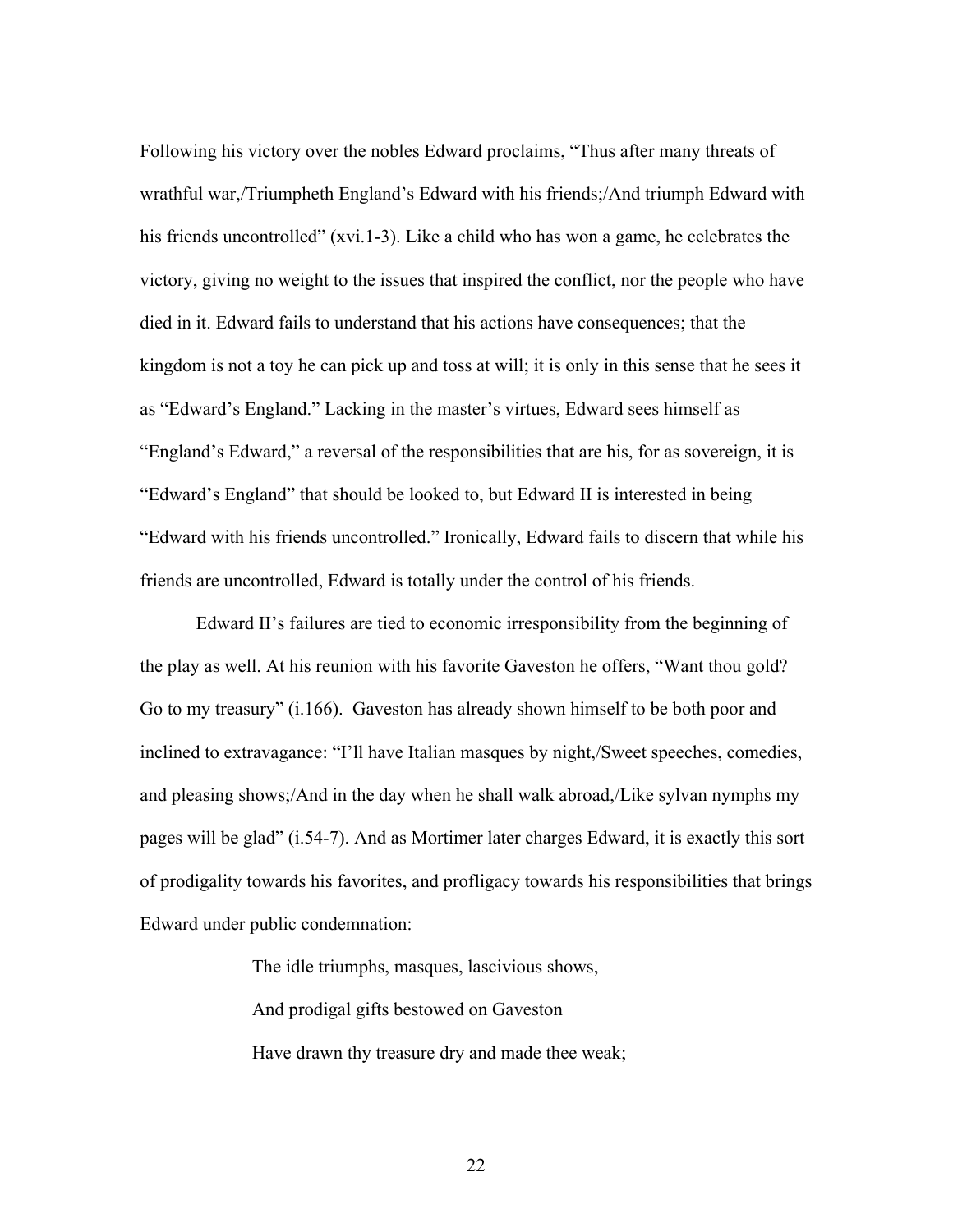The murmuring commons overstretched hath. (vi,154-7)

England is a common space, its wealth is a common wealth, not Edward's own to lavish on his favorites. Rather Edward's England is a space of responsibility, his household, as it were, that as king he is bound to defend and care for, jobs that he ignores to frolic as minion with the favorites who rule him. Edward is concerned neither with the mechanisms that earn cultural credit, nor with the need for control of financial credit in monetary expenditures. If Gaveston inspires Edward to extravagance, Spenser himself takes control of the wealth of the monarch, sending Levune to France with a bribe for the king, on the condition that "all aid may be denied" (xiv.48) to Edward's queen, and son, leaving them stranded and friendless in a foreign land. There is no indication Edward is aware of this maneuver until Spenser informs him of the results later. Not only does it show a lack of control over the financial capital that is his to maintain, it also exhibits the way that Edward fails as both provider and protector of those within his household.

Edward is a man caught not by his "unnatural" physical desires, but by his own willful ceding of identity and position to his passions. Comradliness and violent excess mark Edward's response to his favorites on the one hand, and any opposition he incurs on the other. In Edward's own imaginative space, his fantasy world, there are only two spaces in which he can reside: with Gaveston, later Spencer, wherever that may be, or without him. Like a child, Edward's defining characteristics are his passion and his irresponsibility. Left to his own devices he seems to exist separately from the realm he is meant to reign over, living in a fantasy love story in which he and his lover are interchangeable and the two can frolic without responsibility, seeking a place of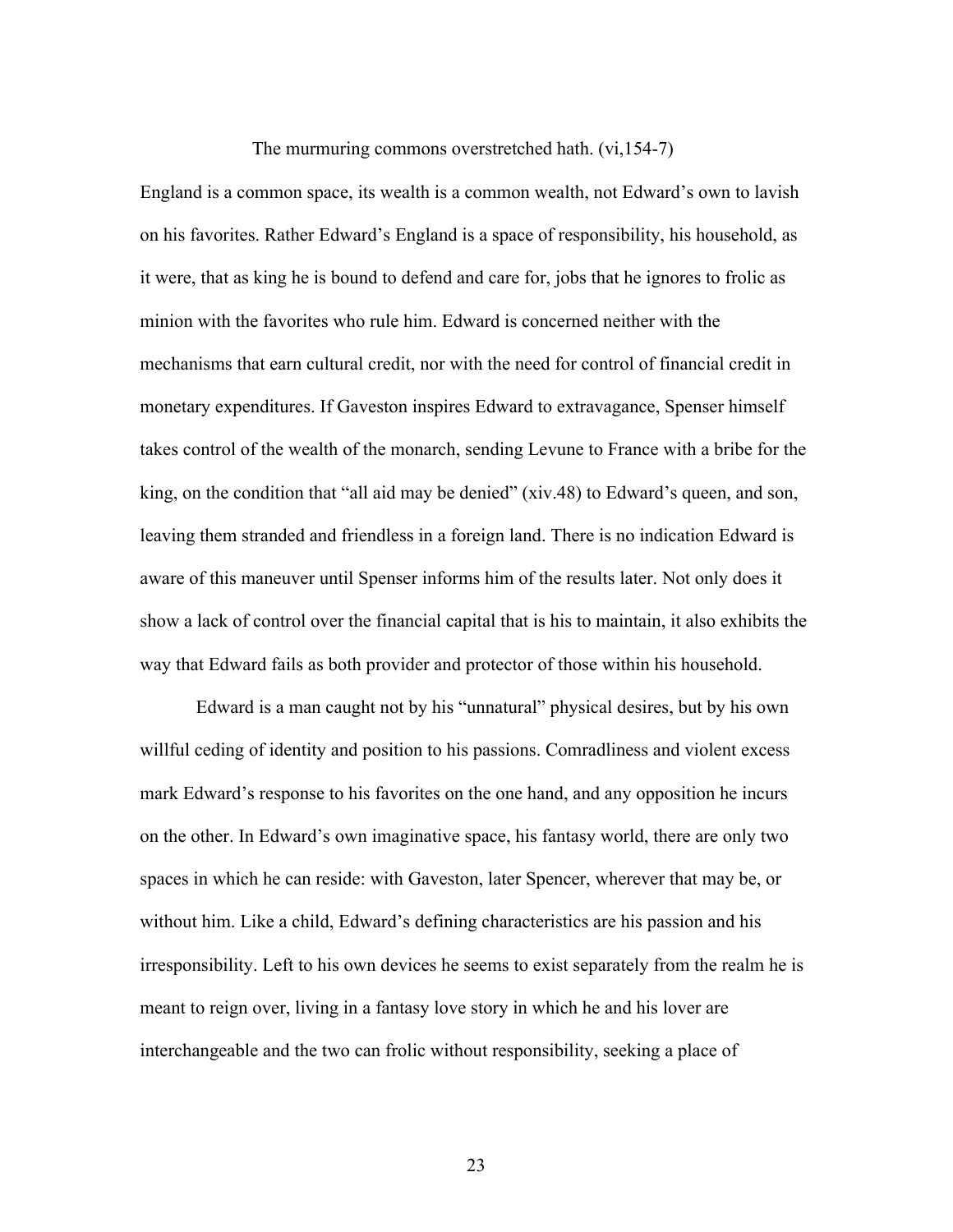transience where England is a realm disconnected from reality: "Ere my sweet Gaveston shall part from me, / This isle shall fleet upon the ocean / And wander to the unfrequented Inde" (iv.48-50). Unwilling to look to the responsibilities of his various public roles, "[Edward's] attachment to Gaveston represents freedom from responsibility and escape into a world of eroticism at variance with his social identity" (Summers 233). In Edward II's own imaginative space, his crown and England's wealth exist to bestow favor on his favorites, or to bargain with the lords, the church, and the parliament to ensure the presence and pleasure of his favorites.

As sovereign, Edward is expected to perform to power. McAdam explains:

[Edward] fails both personally and politically in the construction of this necessary illusion. Fictions and works of art demand skill, discipline and control in their constructions; social fictions also require careful reading of contexts, an assessment of the relative strengths of both oneself and others. Edward opts for indulgence in fantasy rather than for skillful artistic control and mastery of self-fashioning. (221)

Edward II must construct for the audience of his life a public face that will earn the credit and respect that should accompany his position, and that is necessary to power the role. But on Marlowe's stage, the monarch is judged by more than a constructed face, Edward II must act in ways that earn him credit with the people as well. As Mortimer charges Edward:

> Thy court is naked, being bereft of those That makes a king seem glorious to the world –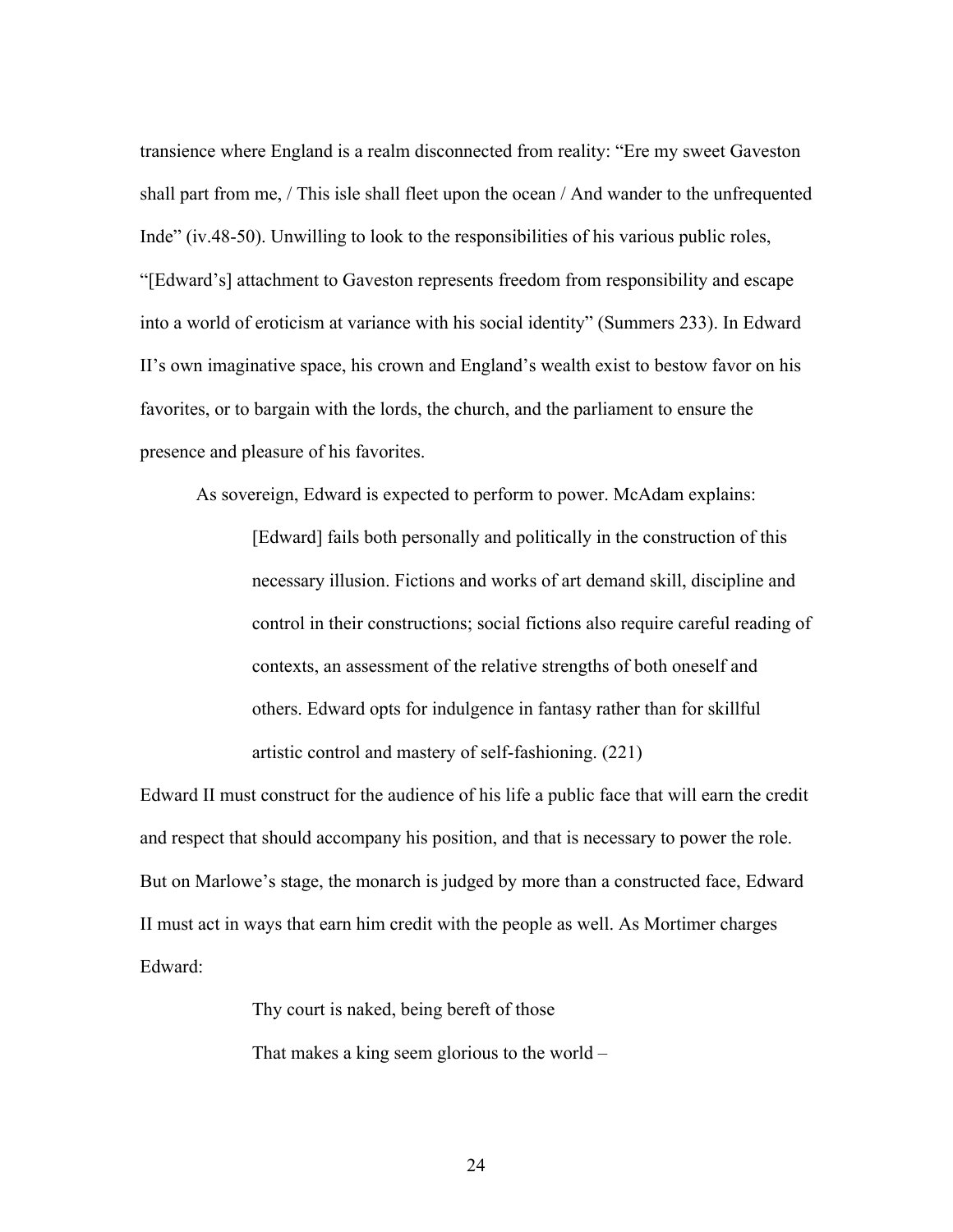I mean the peers whom thou shouldst dearly love.

Libels are cast against thee in the street,

Ballads and rhymes made of thy overthrow (vi.171-5).

Through Mortimer's words, Marlowe brings the public sphere of ballads and street life into the dialogue of political confrontation. The peers who should fill his court and reflect glory and importance on the sovereign are missing, and their places have been filled with those who should serve the king in private. Edward is at risk of losing his position and his power because he has lost credit; he is being judged by the people, as they would judge one another, and he has failed.

The Queen Isabella, in contrast to her husband Edward II, and in a subtle reflection of Marlowe's own Queen Elizabeth, survives and flourishes, both earning and expending cultural credit skillfully. While she ends the play imprisoned by her son, Edward III, Marlowe's theater-going audience would likely have been aware that the historical queen was liberated and returned to a position of influence in her son's court, outliving Mortimer by twenty-eight years. In Marlowe's play, Isabella performs her royal and individual roles in a way that builds and secures her position. She is presented as a princess of France in her own right, and initially, as the conscientious and loving wife of Edward II; as a responsible queen, guardian and protector of the realm of England and its kingship; and as the concerned mother of the younger Edward. Jennifer L. Sheckter presents Isabella as using her performance of gender and a Machiavellian character to achieve her own premeditated ends, a potentially uncomplimentary assessment, but a dramatic improvement over her husband who neither recognizes nor attempts to enact the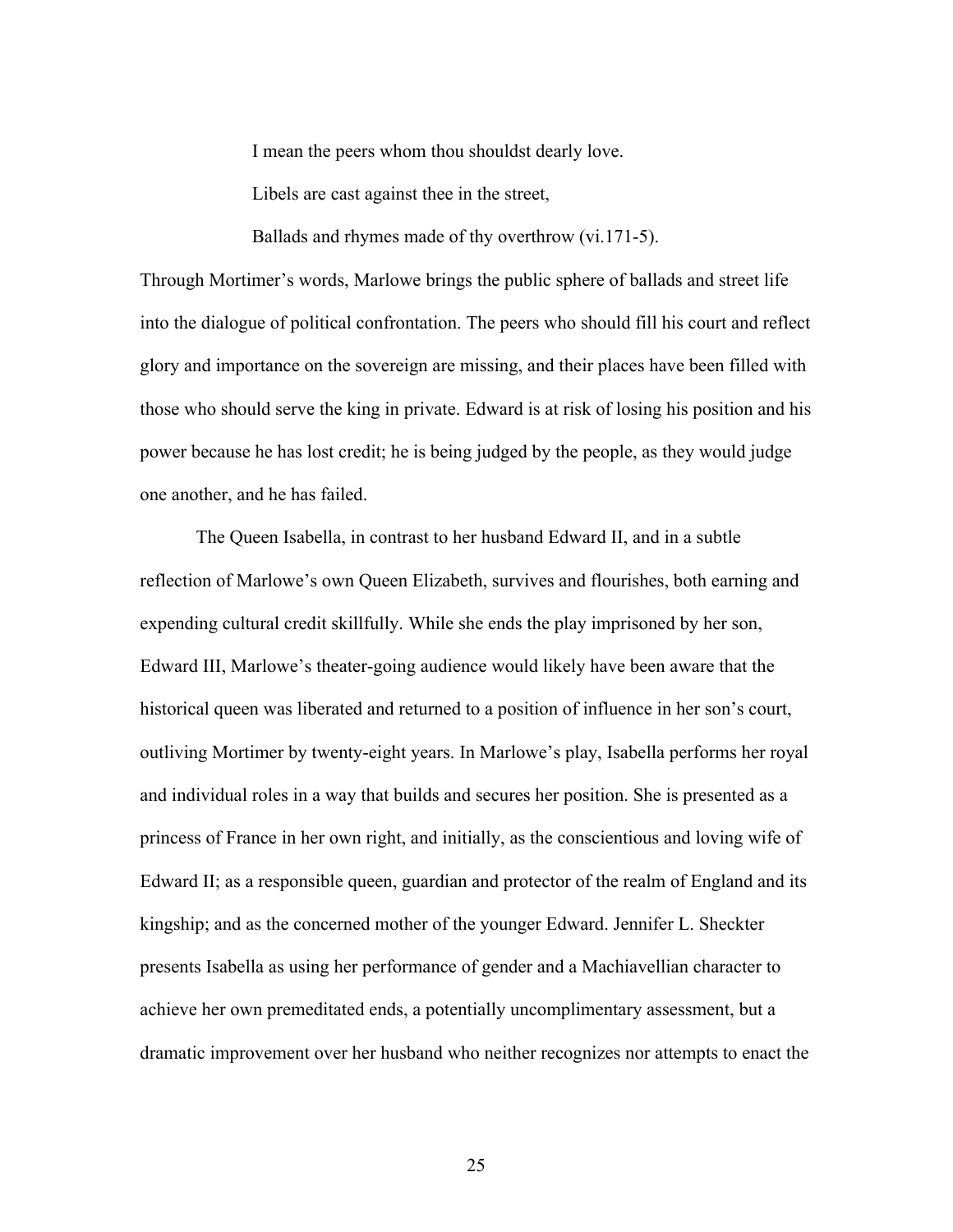personal performance necessary to leverage power and credit in the social and political economies his position requires. Isabella, by contrast, is the consummate "earwitness," and a capable performer, like England's Queen Elizabeth, until she makes the mistake that Elizabeth carefully avoided, succumbing to her own passion for a man.

Unlike her husband, Isabella maintains control of her self—her body and access to it, and her self-control, guarding her words and actions, until Mortimer is threatened and her passions overrule her reason. Throughout the play, except when overruled by Edward II, it is Isabella who controls her movements and who approaches her. In her first appearance in the play, she enters an already full stage, but not as one entering into the others presence; Isabella is instead passing through, on her way to the forest to express her emotions privately, she asserts. Edward II, though king, seems unable to act on his own desire for a retreat, but Isabella goes where she wills. Mortimer instructs her, "Madam, return unto the court again" (ii.56), but she remains onstage until all exit. Early in the play, it is Isabella in control of her relationship with Mortimer: "Sweet Mortimer, sit down by me a while" (iv.225), a prelude to taking him aside to talk privately. At the end of scene viii, Mortimer again tries to dictate her movements, "Madam, stay you within the castle here" (51) and "Nay, rather sail with us to Scarborough" (53), but Isabella continues to control her choices, deciding her own movements: "My son and I will over into France" (66). A few scenes later she manipulates Edward into sending her and her son, by a subtle reminder of her own filial relationship with the King of France. Later, denied the support of her brother and exiled without support in France, Isabella takes control and chooses to leave with her son and seek succor elsewhere. Having been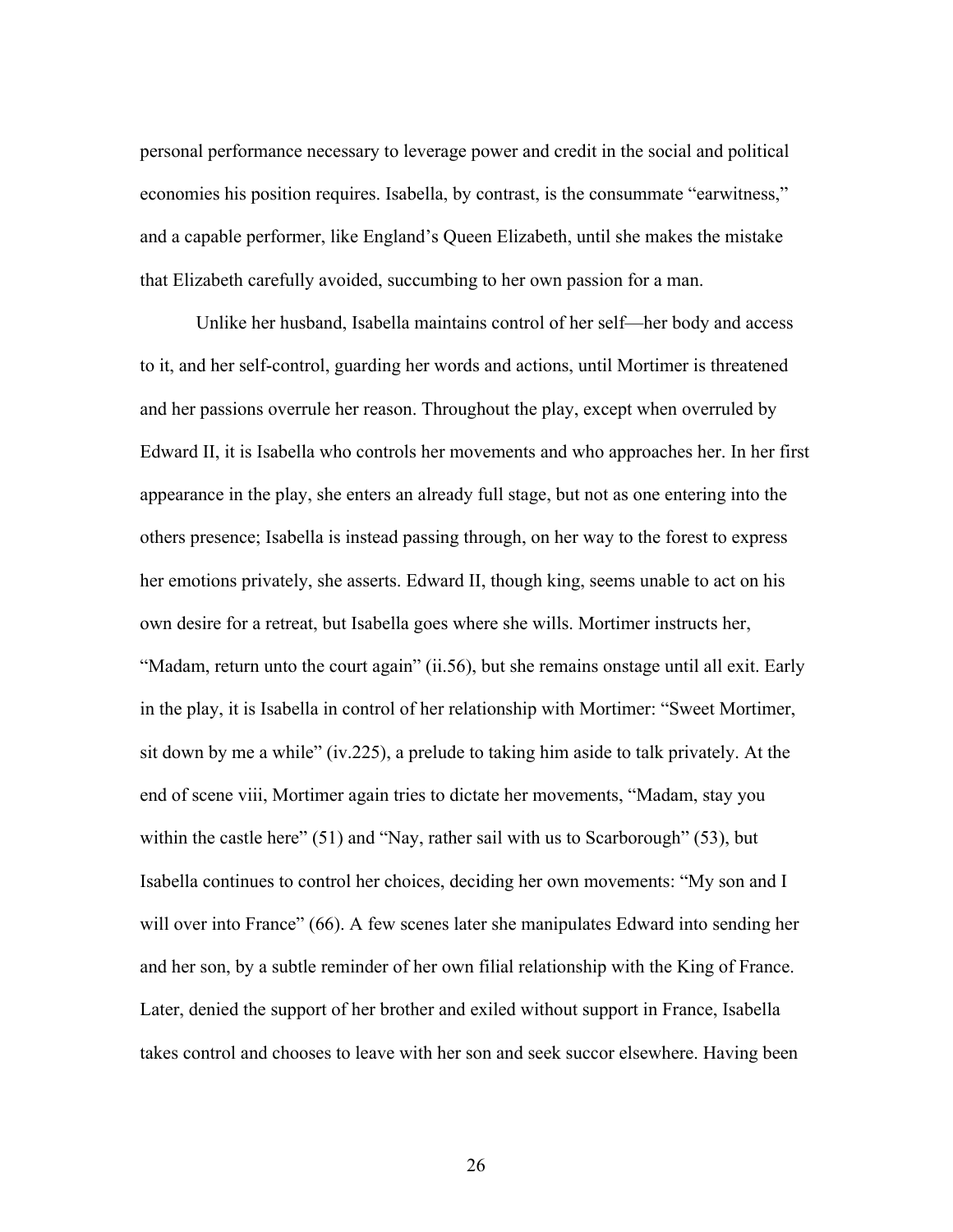rejected by her husband for another, Isabella denies him authority over her subsequent movements, demonstrating both her own control of self, and Edward's inability to exert control over the members of his household.

Isabella also exhibits control of her own speech, guarding her words, and always aware of the dangerous potential of the tongue. Tasked by her husband with securing the baron's support for the return of Gaveston, she carefully pulls aside Mortimer to achieve her task. It seems clear early on that Mortimer has an interest in the Queen, and though there is no indication that that interest is mutual, Isabella makes use of it. What is said in their private chat remains unknown; the audience doesn't hear, and neither party reveals specifics, leaving the Queen safe, from rebuke, or guilt. It seems unlikely, based on her own hedging later in the play, that she would openly suggest to Mortimer the murder of Gaveston, but she is able to skillfully prompt him to think, and proceed patiently and cunningly, rather than rashly. Isabella exhibits throughout the play a skillful understanding of when and where to speak.

Later, she says to her son, "I dare not speak a word" (xxiii.93), when Mortimer orders the execution of Kent. This line reads two ways, one, as her own fear to speak against the ever-growing tyranny of Mortimer, and, two, as Isabella's own recognition that Edmund does indeed pose a threat to the lives of both herself and her son. This is the same danger that leads her to conclude of her husband Edward II, much as Elizabeth did with Mary, Queen of Scots, that "as long as he survives/What safety rests for us, or for my son?" (21.42-3). While to a modern reader, this seems harsh and Machiavellian, to an early modern English audience, well aware of the dangers of civil war and the succession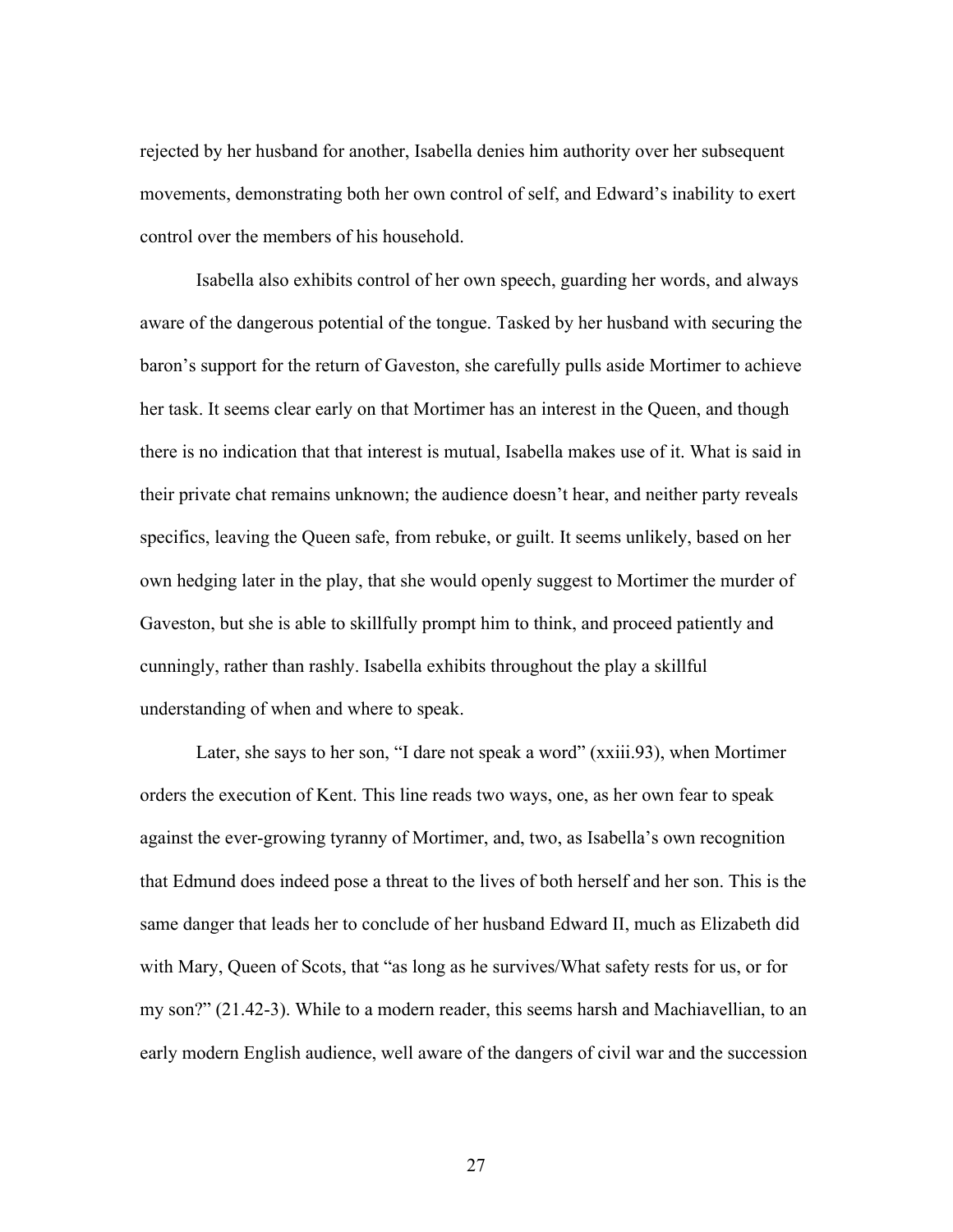disputes in the wake of Henry VIII's death, it is not an unreasonable or extreme conclusion on Isabella's part. That it is perhaps an unwelcome one she shows in her next words: "I would it were, so it were not by my means" (45). Isabella clearly recognizes both the precarity of her position and the dangers of an uncontrolled response to that precarity. Like England's Elizabeth I, Isabella is a discerning earwitness who hears and exerts control over the rumors that fly about her. Aware that as a female and as the wife of a weak and troubled monarch her position is precarious, she ably manages both herself and those around her, not for her own ambitious ends, but rather for self-preservation and the future of her beloved son. Unlike Elizabeth, however, Isabella allows herself to fall under the sway of her own emotions for Mortimer, losing discernment, and ceding control of her self, as he usurps a male headship over her, her son, and the kingdom. We see the beginning of this transformation at the beginning of the rebellion when Mortimer seems to warn her, as if he registers her movement away from reason, resulting in a more impassioned and intemperate speech than is wise before their audience. Marlowe's portrayals of Queen Isabella, Edward II, and Mortimer all allow the play to speak to the binaries of both masculine/feminine and passion/reason, demonstrating that the characteristics of gender, and the skills of intellect, are tied neither to sex, nor to birth ordained position.

In contrast to his queen Isabella, who maintains her royal role at all times, Edward alternates between desperate lover and petulant child, but never husband, father, or any other authoritative role. When faced with the loss of his favorites, Edward repeatedly offers to divide or give away his kingdom, or trade its wealth for the return of his minion.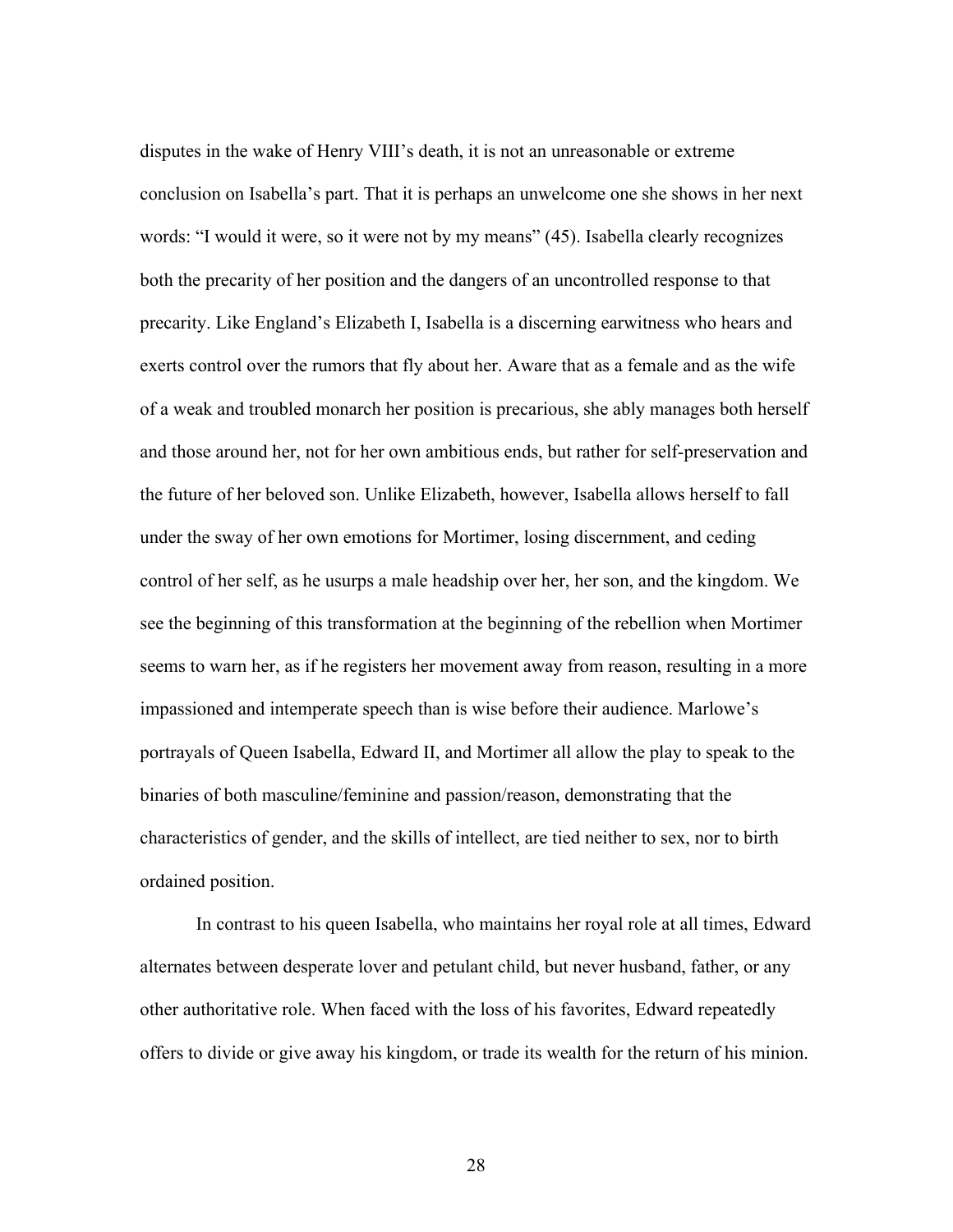It is in part this disregard for both his position and the welfare of the kingdom that leads to Edward's downfall—he fails to perform his role as king and to enact it, but Edward also fails to secure credit in the social and political economy of the public sphere by refusing the responsibilities of his positions, and by failing to control access to his self, or to exhibit self-control. In the realm of the court, and in the very public space of the urban and country commons, his refusal to act as his public office requires, indulging instead in the pursuit of both private pleasure, and of a place of privacy to retreat to, adjuring all responsibility, has lost him the confidence and approval of both the peers of the realm, and of the common people. He is mocked by the common people in ballads, pamphlets and gossip for his failure to enrich and safeguard the kingdom; he is disrespected by the nobles that he is unable to control; he is abandoned by the once-faithful queen. In each of these arenas Edward flounders, either by refusing to perform, or by ceding his authority and power to others, seeking neither to earn credit nor to enter into the cultural economy of obligation of the country that he is supposed to rule.

In the final scene Edward III is in power now, a power that he has earned through his own skillful use of the markers of credit. From his first appearance on stage, the young Edward has exhibited an understanding of the weight and responsibility of the kingship that will one day be his. Charged with carrying messages to France after the French king has seized Normandy, the future Edward III urges his father:

Commit not to my youth things of more weight

Than fits a prince so young as I to bear.

 $\sim$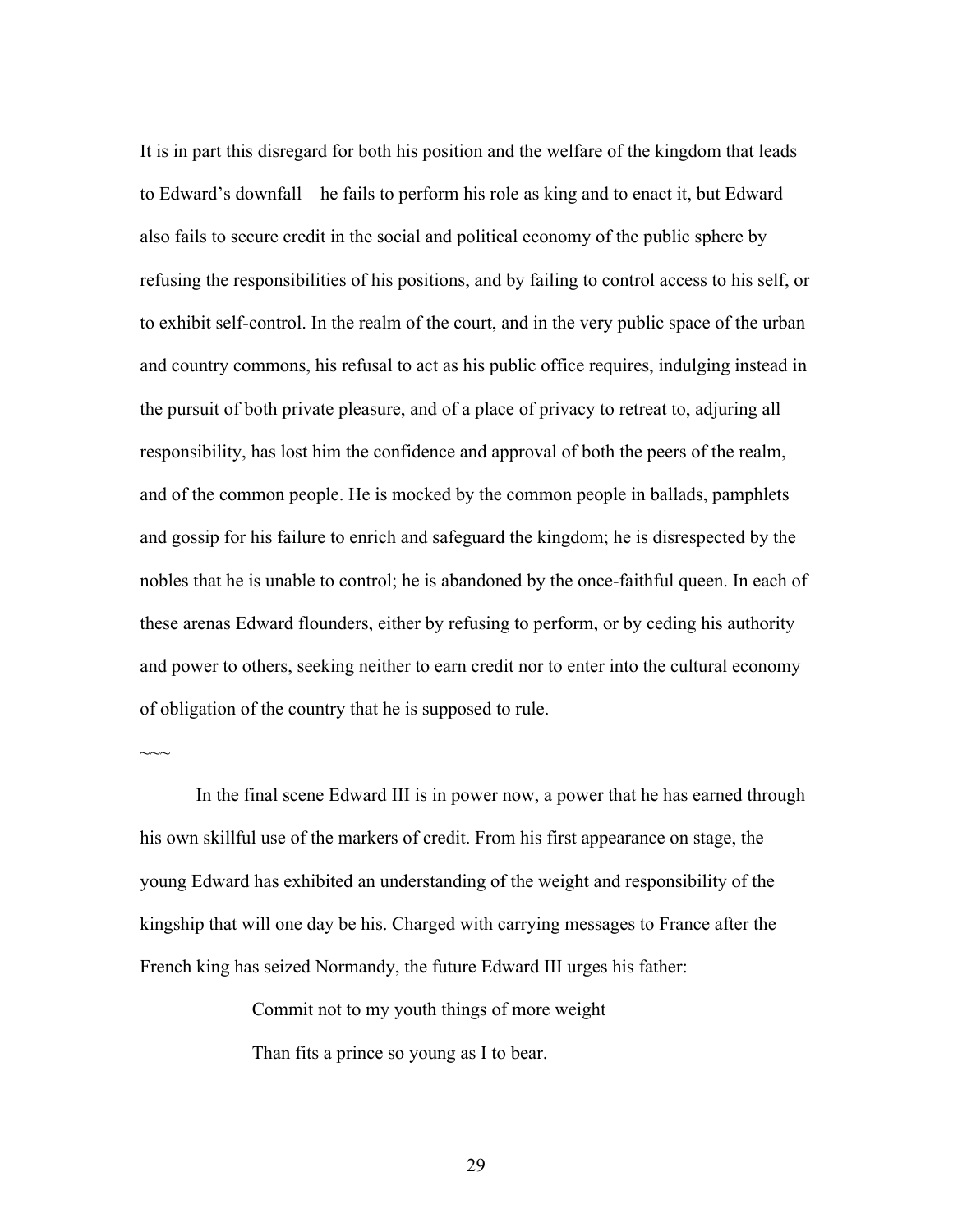And fear not, lord and father; heaven's great beams

On Atlas' shoulder shall not lie more safe

Than shall our charge committed to my trust (xi.74-8).

This Edward is fully aware of the gravity of the situation, of his own shortcomings, and of the importance of being trustworthy—creditable. It is this creditworthiness that aids the new king to secure the support of his peers when "Into the council chamber he is gone/To crave the aid and succor of his peers" (xxv.20-1). Edward III recognizes his position, and the reciprocity entailed in it; he seeks to further the relationships that bring stability to the commonwealth. In doing so, he re-establishes the monarchy as a position of honor and repute.

As the play ends, the stage has been swept clean of the previous generation those who have bankrupted their credit are gone, supporters of the God-ordained birthordered status quo replaced with unnamed lords. In contrast to his father, who offered no allegiance or honor to his recently deceased father as the play opened, Edward III situates himself as a son seeking revenge for the death of his father, his mother banished to await judgment not for treason, but for the unnatural crime of killing her husband. Though Edward III mentions treachery, there is no mention of treason, the overthrow of authority, or the killing of Edward II as king. Presumed are both Edward II's failures, and the need for Edward III to prove himself. This scene is played out as a family drama and domestic authority, not one of court machinations. Edward III acts to demonstrate his control in the domestic sphere, establishing his competency in the most basic arena of public office that is his.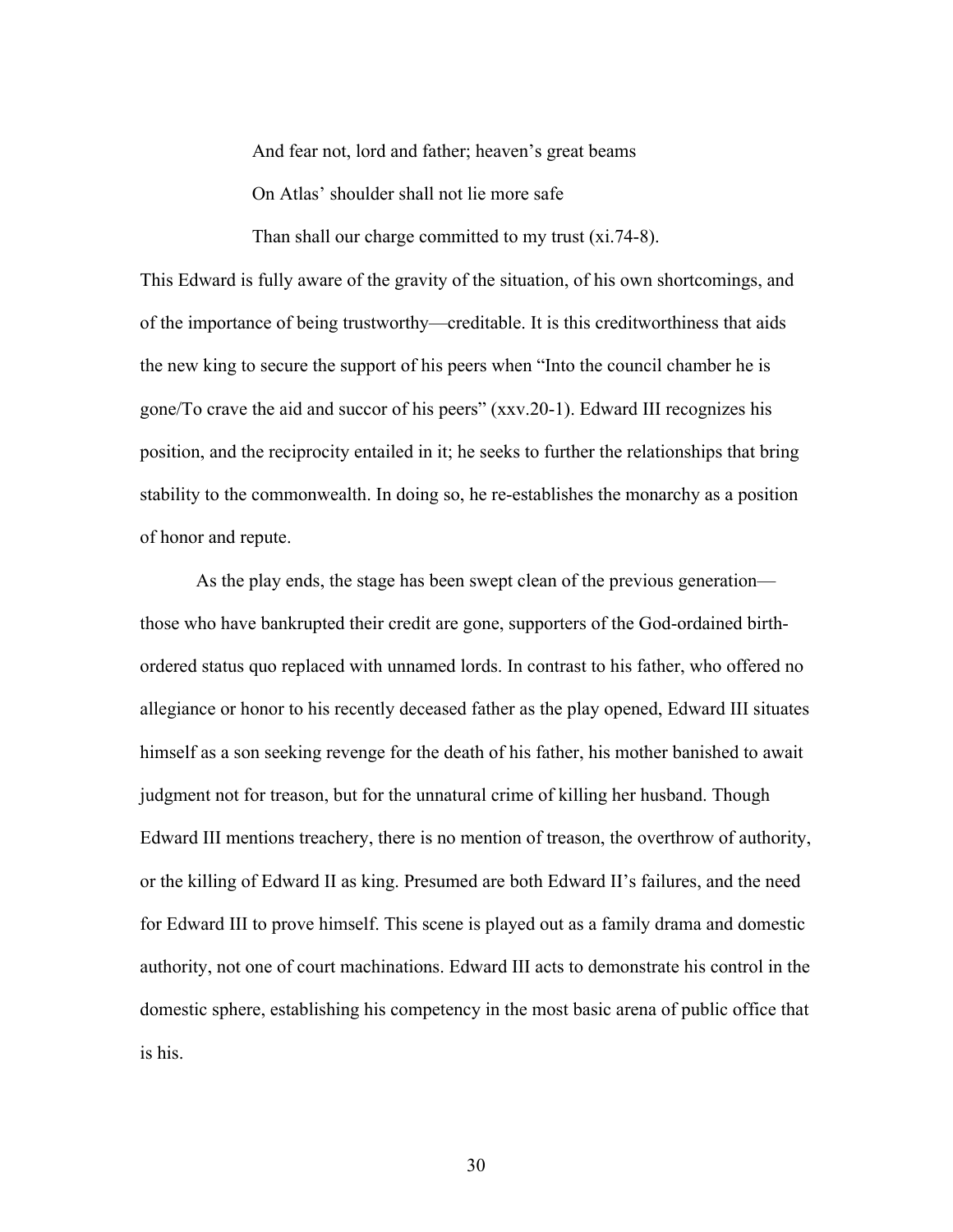Having secured the support of his nobles and assumed the power of his formerly titular position of king, Edward III immediately begins to control access to his presence. Mortimer is hauled out and immediately executed, the head returned as proof of the efficacy of the young king's commands. His mother, though still Queen, is also quickly removed from his presence, lest her emotions, and his love for her, influence him unwisely. In this move, he demonstrates his clear control of both access to his person, and his self-awareness and self-control. By removing even his own mother, whom he obviously dearly loves, from his presence, he refuses to allow himself to be swayed into unwise actions by the power of that love. Unlike his foolish father, and most recently, his mother, Edward III recognizes the danger of uncontrolled emotions and access, and consciously chooses to guard himself and the kingdom from his own potential failings. Edward puts his moral and civic obligations, his public sphere duties, above his own personal and private feelings.

The final tableau features both Edward II, dead in a horrible mimicry of the physical penetration implied in his submissive minion relationships, and Mortimer, who having usurped a headship and position that was not his to have, has now lost his head. Presiding over them is Edward III, an ungendered (except as son, a relationship that innately acknowledges the blend of male and female in his identity) $\delta$  youth who has earned and negotiated his own power and credit. In this moment, Edward asserts, not his

<sup>8</sup> This positioning, as child of both male and female, reflects back to Mulcaster's presentation of Elizabeth I in her London coronation pageant, reinforcing the parallels of questionable inheritance and the need for the crowned sovereign to earn approval and prove their capability in the face of potential challenges to the succession. See Scuro for more parallels.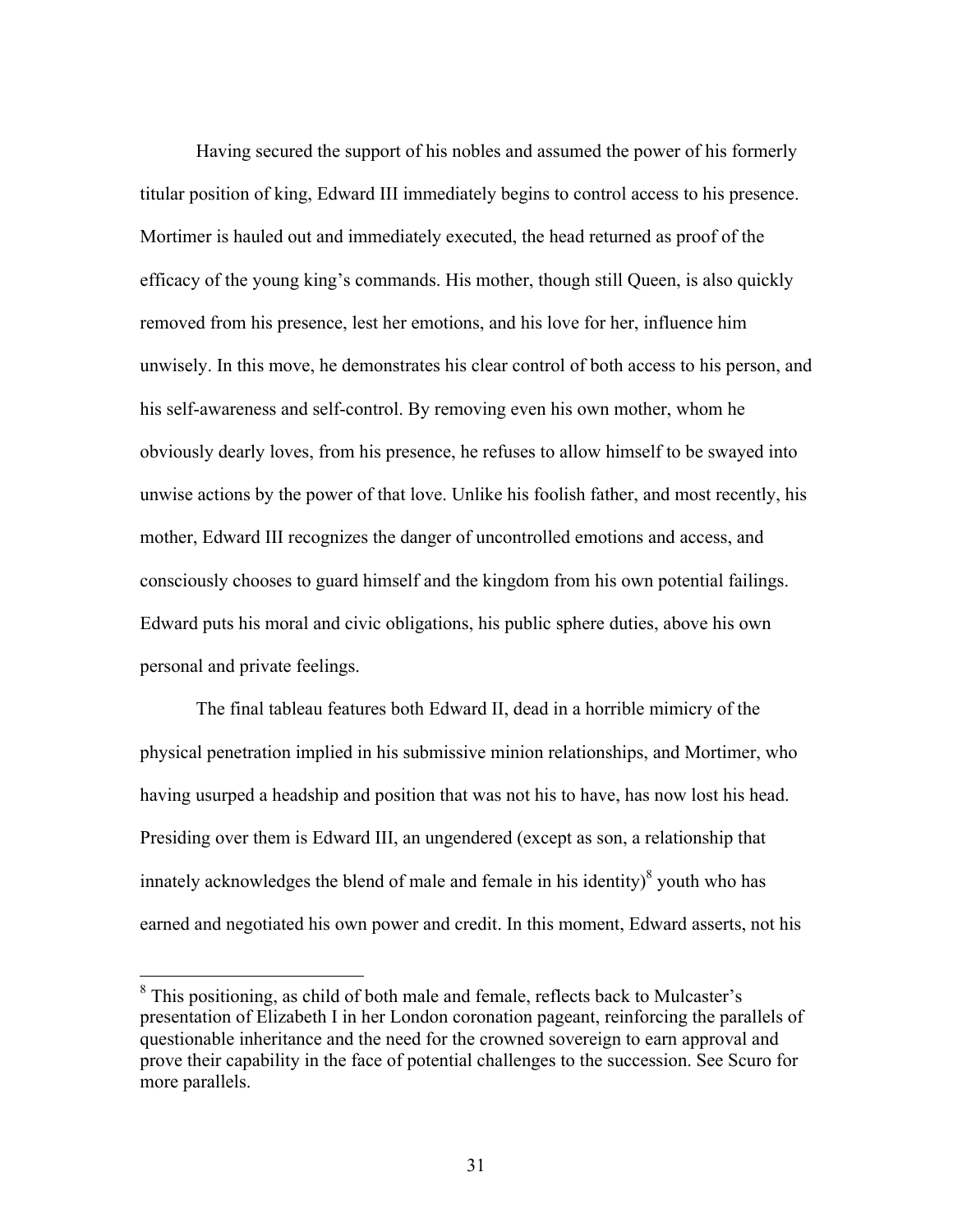right to authority, but his "grief and innocency" (xxv.102). Innocent of the bloodbath that has preceded this moment, Edward is a son who appropriately grieves his father, recognizing the importance of the domestic sphere, and restoring harmony and peace to the commonwealth. Marlowe's *Edward II* offers up a recasting of power as the result of individual behavior—earned credit, rather than of strict patriarchal and religious birthordered hierarchies, an economy in which both social and political credit and position can be earned by the skillful representations of identity of each individual player.

*Edward II* begins with ambiguous identities, merging the voices of commoner and king in the mouth of Piers Gaveston, and ends with the new king Edward III situating the deaths of both Edward II and Mortimer Junior as tragedies in the context of personal family drama. In between, Marlowe repeatedly emphasizes the importance of the public voice, the common people of England. At key points in the narrative, the tide of power is changed by the intervention of commoners, and throughout the drama the players make reference and appeal to the people's approval and the power of public opinion. Once Edward II signs the document banishing Gaveston, Lancaster declares, "Give it me; I'll have it published in the streets" (iv.89), and Pembroke responds, "This will be good news to the common sort" (93). Edward II is restrained from executing Mortimer after his capture because, "I dare not, for the people love him well" (vi.232), and later Mortimer is motivated to rid himself of Edward because, "The king must die, or Mortimer goes down;/The commons now begin to pity him" (xxiii.1-2). These assertions indicate a power of the common people; both Edward II and Mortimer fear to act against their will.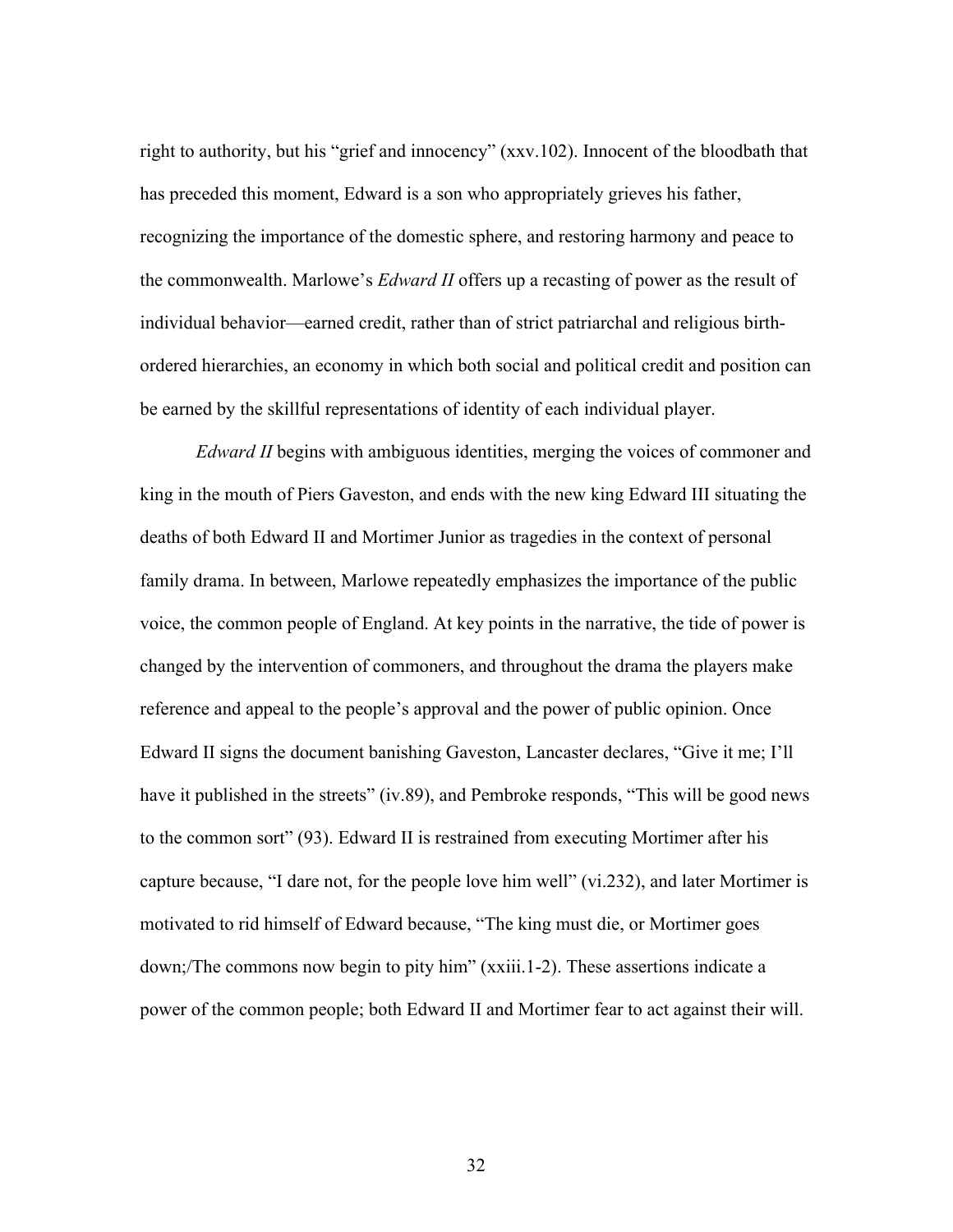Marlowe indicates the competence of the commoners in the characters of Gaveston, Spenser, and Baldock, as well, all of whom demonstrate wit, cunning and skillful use of the markers of credit.

In an England that is becoming increasingly more physically restrictive as ever expanding enclosure laws "make several kingdoms of this monarchy" (iv.70), Marlowe's theatrical staging opens the social and political conversation to the displaced commoners of his audience, inviting them to dialogue with the lords, the royals, the merchants, and the players with whom they share the space of the theater, and negotiate new terms of power and understanding, regardless of sex or class, creating a public sphere of possibility that expands out into the kingdom.

### $\sim$ A Critical Conclusion $\sim$

When we as critics begin our work, we must situate our analysis within the context of the culture we are speaking of, both historically and linguistically. Models can, of course, be helpful in developing our thinking and enhancing our understandings, but we must remain aware of their limitations. When speaking of a public sphere—a forum where there are forces and voices beyond the political and civil ruling class at work affecting policy and political and social change, we must be open to finding these forums where they are located whether they fit neatly into a predefined model or not; to refashion the evidence, or "tweak" the model beyond all original meaning, does neither our own work, nor the model justice. That there was a public sphere of sort at work in sixteenth and seventeenth century England is obvious based on the momentous changes that took place, and the evidence of its presence, such as we see in Marlowe's *Edward II.* It must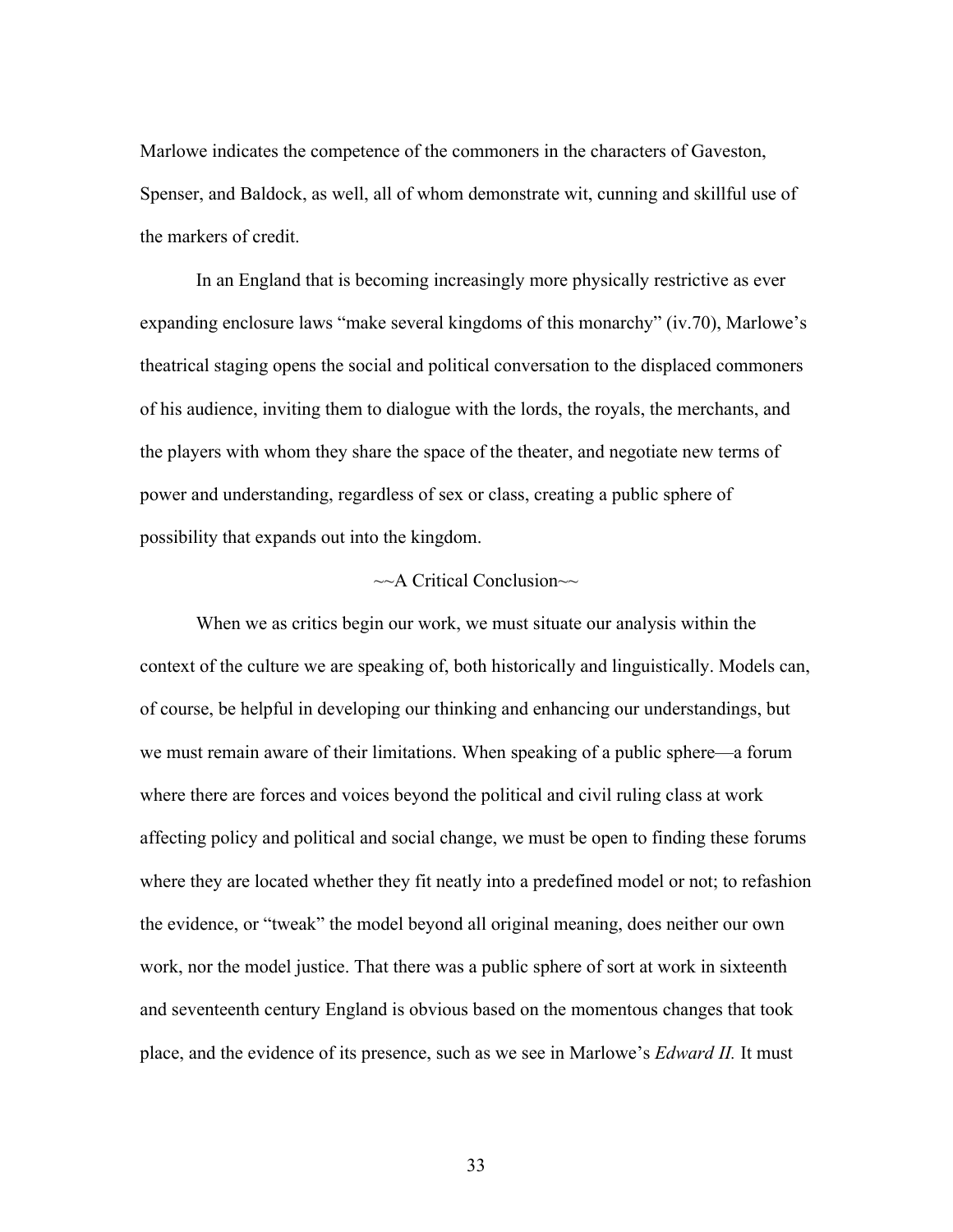be understood that the public sphere in the early modern culture will be shaped and defined by early modern parameters and understandings, conceptions of public very different from that of a later capitalist bourgeois Marxist modelling. Marlowe's *Edward II* serves us well as a way to begin shaping a new early modern model in the way that it exposes the forces at work in the cultural economy, mirroring and reinforcing the negotiations of credit that must surely have been enacted both within the theater audience, and beyond.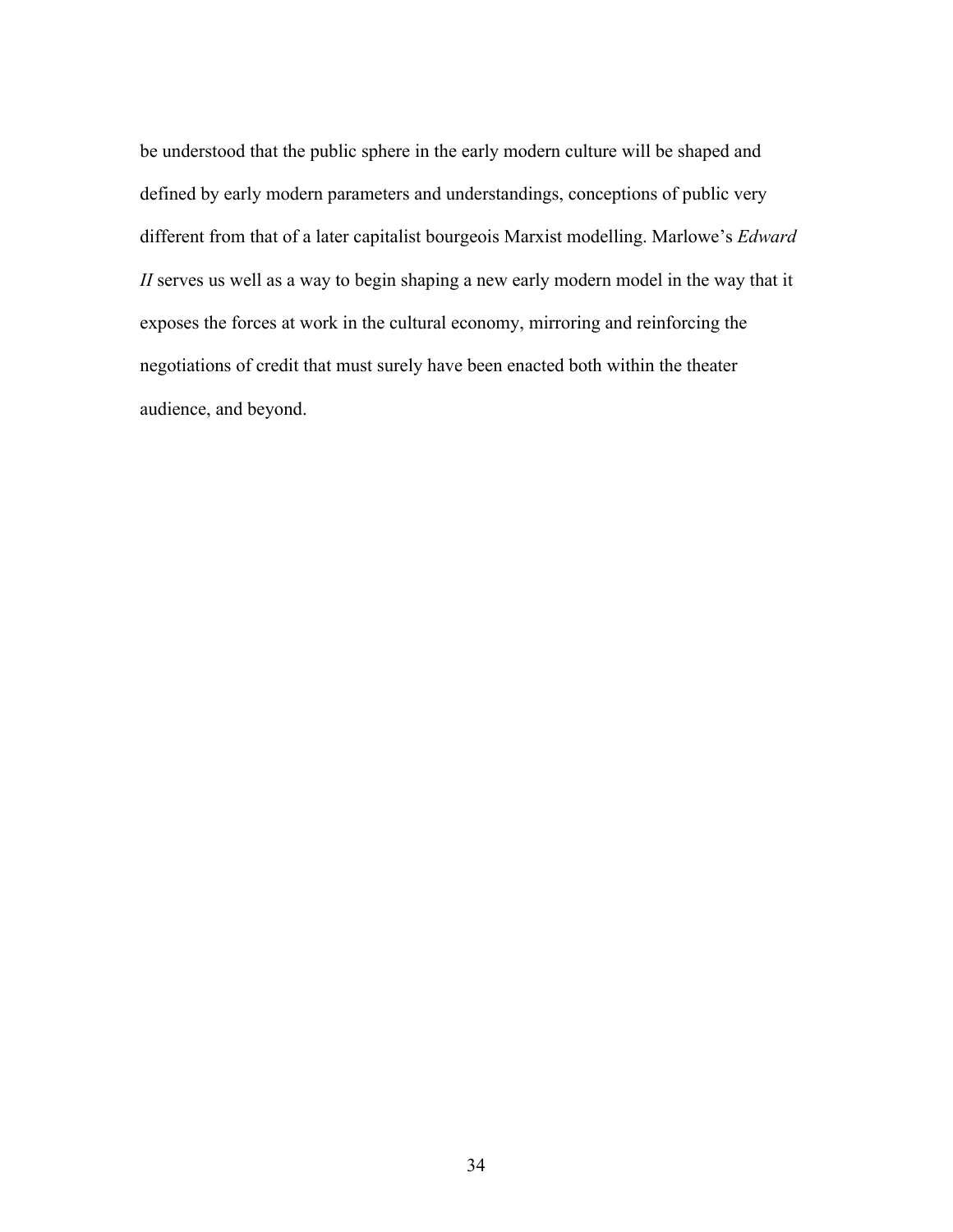### Works Cited

- Atwood, Emma Katherine. "'All Places Are Alike': Marlowe's *Edward II* and English Spatial Imagination." *Journal of Medieval and Early Modern Studies,* vol. 43 no. 1, 2013, pp. 50-71.
- Botelho, Keith. *Renaissance Earwitness: Rumor and Early Modern Masculinity.* Palgrave Macmillan, 2009.
- Brietenberg, Mark. *Anxious Masculinity in Early Modern England.* Cambridge University Press, 1996.
- Brumble, H. David. "Personal, Paternal, and Kingly Control in Marlowe's *Edward II*." *Explorations in Renaissance Culture,* vol. 34, no. 1, pp.56-70.
- Calhoun, Craig. "Introduction: Habermas and the Public Sphere." *Habermas and the Public Sphere.* MIT Press, 1995.
- Condren, Conal. "Public, Private and the Idea of the 'Public Sphere' In Early Modern England." *Intellectual History Review.* vol. 19, no. 1, 2009, pp. 15-28.
- Eberhart, Marlene, et al. "Introduction." *Forms of Association: Making Publics in Early Modern Europe.* Edited by Marlene Eberhart and Paul Yachin. University of Massachusetts Press, 2015.
- Habermas, Jürgen. *The Structural Transformation of the Public Sphere.*Translated by Thomas Burger. MIT Press, 1991.
- Lake, Peter, and Steven Pincus. *The Politics of the Public Sphere in Early Modern England.*  Mancheser University Press, 2007.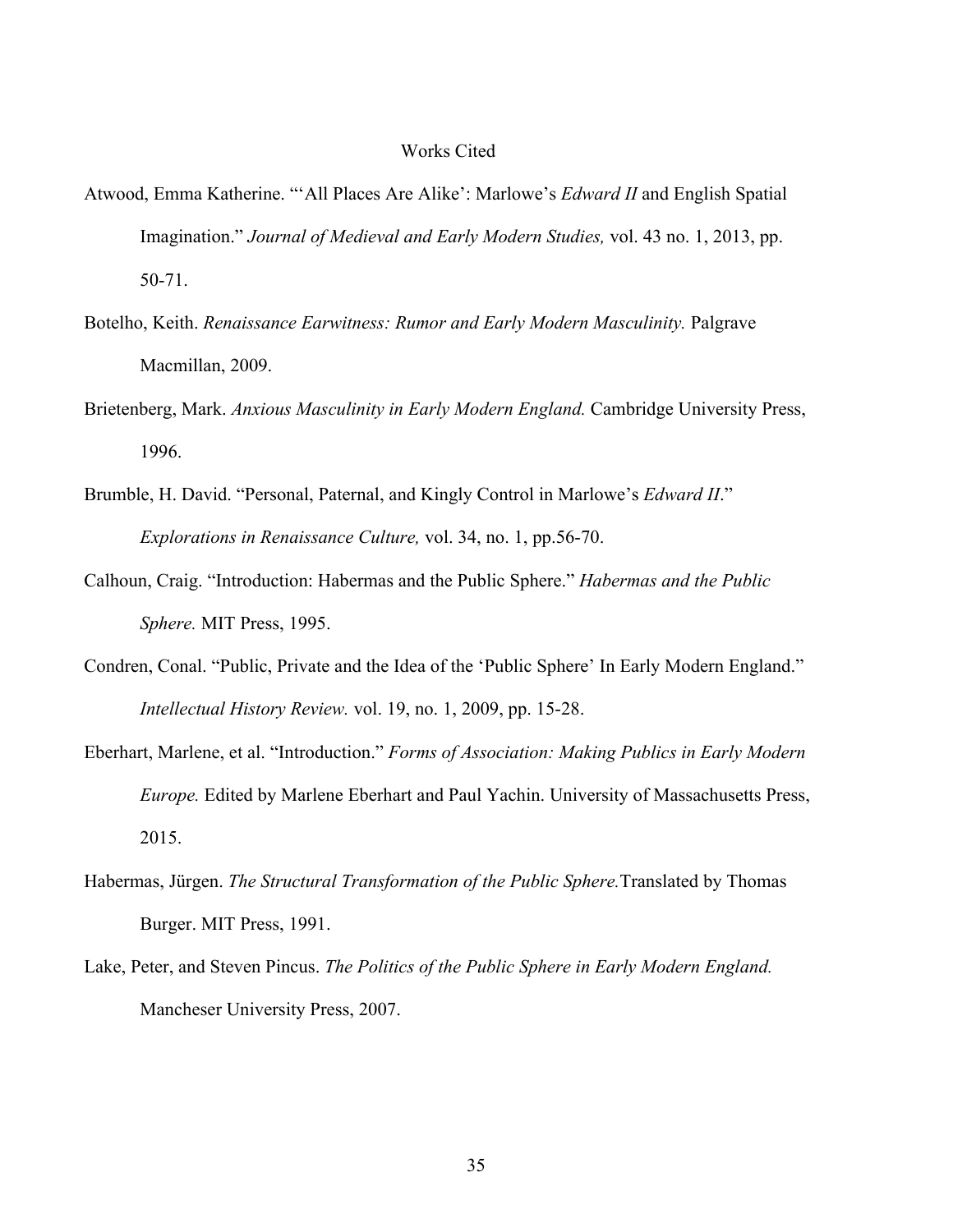- Marlowe, Christopher. *Edward II.* Edited by Martin Wiggins and Robert Lindsey, Bloomsbury Publishing PLC, 2014.
- McAdams, Ian. "*Edward II* and the Illusion of Integrity." *Studies in Philology*, vol. 92, no. 2, pp.203-229.
- Mulderw, Craig. "Interpreting the Market: The Ethics of Credit and Community Relations in Early Modern England." *Social History.* vol. 18, no. 2, 1993, pp. 163-183.
- Panek, Jennifer. "Community, Credit, and the Prodigal Husband on the Early Modern Stage." *ELH.* vol. 80, no. 1, 2013, pp. 61-92.
- Sheckter, Jennifer L. "Perform to power: Isabella's performative self-creation in Edward II." *Marlowe Studies: An Annual 3*, 2013, 129-49.
- Shepard, Alexandra. "Manhood, Credit and Patriarchy in Early Modern England c. 1580-1640." *Past & Present.* no. 167, 2000, pp. 75-106.
- Summers, Claude. *Christopher Marlowe and The Politics of Power.* Institut für Englische Sprache Und Literatur, 1974.
- West, William N. "Understanding in Elizabethan Theaters." *Renaissance Drama*, vol. 35, 2006, pp. 113–143. *JSTOR*, JSTOR, www.jstor.org/stable/41917444.
- Wilson, Bronwen, and Paul Yachin. "Introduction." *Making Publics in Early Odern Europe: People, Things, Forms of Knowledge.* Edited by Bronwen Wilson and Paul Yachin. Routledge, 2010.
- Zucker, Adam. *The Places of Wit in Early Modern English Comedy.* Cambridge University Press, 2011.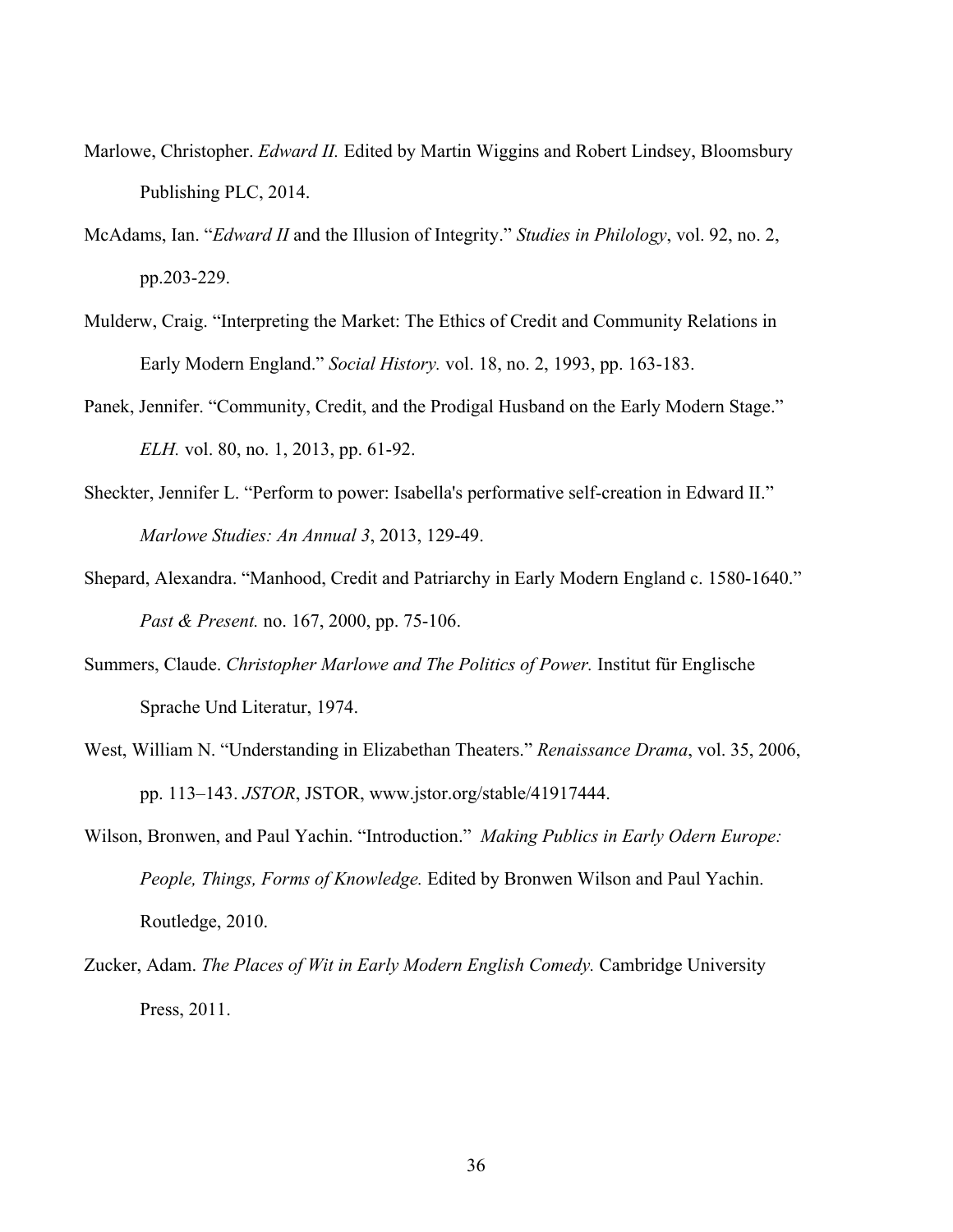#### Background Materials

#### **Primary Works**

- Deloney, Thomas. *Jack of Newbury.* Edited by Peter C. Herman. Broadview Press, 2015.
- Johnson, Ben. *Epicoene, or The Silent Woman.* Edited by Roger Holdsworth.

Bloomsbury, 1979.

Marlowe, Christopher. *Dido Queen of Carthage.* Ribner, pp. 3-50*.* 

Marlowe, Christopher. *Doctor Faustus.* Ribner, pp. 357-412.

Marlowe, Christopher. *The Jew of Malta.* Ribner, pp. 177-242.

Marlowe, Christopher. *The Massacre at Paris.* Ribner, pp. 243-356.

Marlowe, Christopher. *Tamburlaine: Part One.* Ribner, pp. 51-112.

Marlowe, Christopher. *Tamburlaine: Part Two.* Ribner, pp. 113-176.

Middleton, Thomas. *A Chaste Maid in Cheapside.*Edited by Alan Brissenden. A & C Black Publishers, 2002.

Shakespeare, William. *King Richard II.* Edited by Charles R. Forker. Bloomsbury, 2002.

### **Secondary Works**

- Coldiron, A. E. B. "Public Sphere/Contact Zone: Habermas, Early Print, and Verse Translation." *Criticism,* vol. 46, no. 2, 2004, pp. 207-222.
- Deats, Sara Munson. "*Edward II:* A Study in Androgyny." *Ball State University Forum 22*, issue 1, pp. 30-41.
- Doty, Jeffrey S. "Shakespeare's *Richard II,* "Popularity," and the Early Modern Public Sphere." *Shakespeare Quarterly,* vol. 61, no. 2, 2010, pp. 183-205.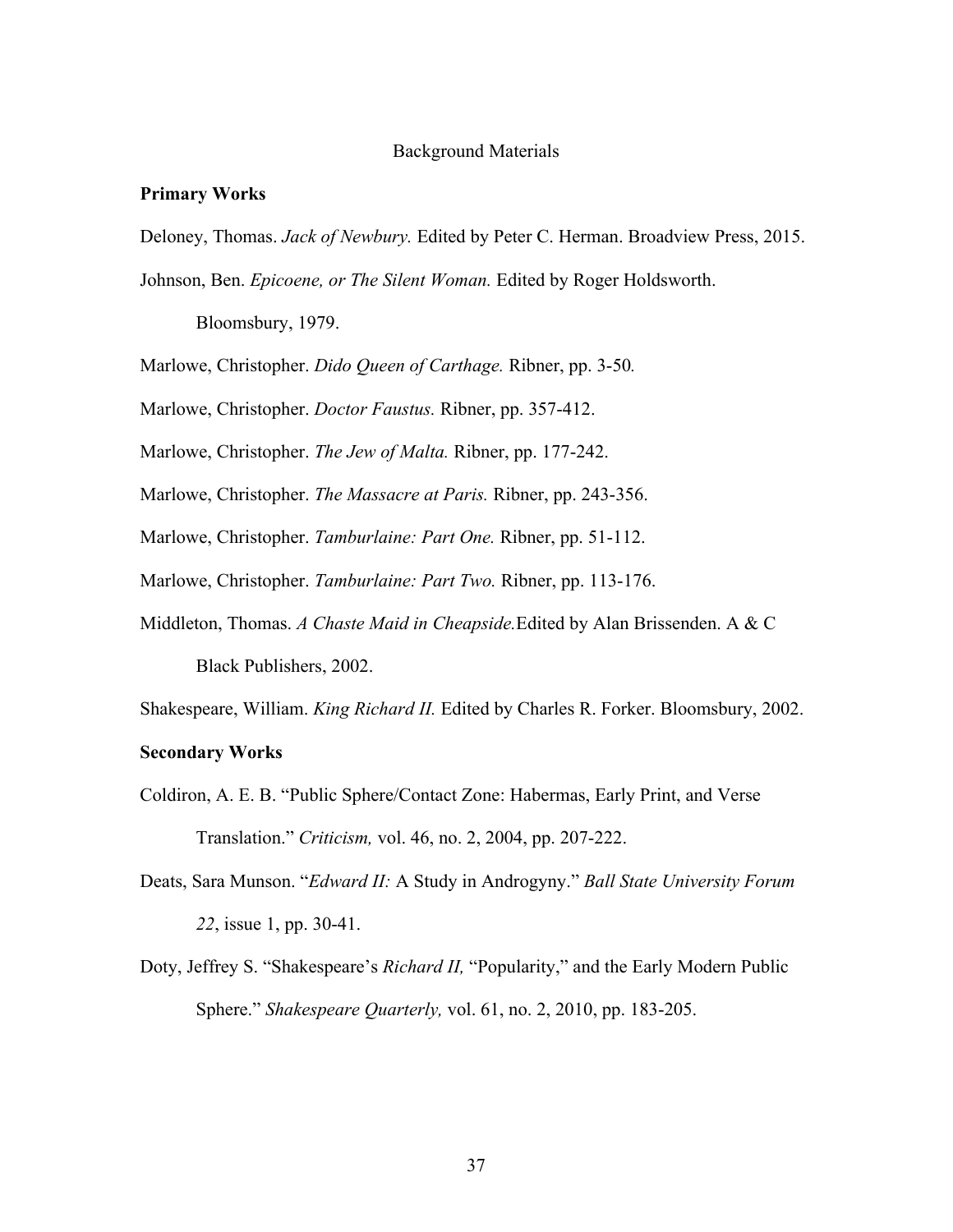- Kuriyama, Constance Brown. *Hammer or Anvil: Psychological Patterns in Christopher Marlowe's Plays.* Rutgers University Press, 1980, pp. 175-211.
- Levine, Caroline. *Forms: Whole, Rhythm, Hierarchy, Network.* Princeton University Press, 2015.
- Muldrew, Craig. *The Economy of Obligation: The Culture of Credit and Social Relations in Early Modern England.* St. Martin's Press, Inc. 1998.
- Perry, Curtis. "The Politics of Access and Representation of the Sodomite King in Early Modern England." *Renaissance Quarterly,* vol. 53, no. 4, 2000, pp. 1054-1083.
- Prescott, Anne Lake. "Perverse Delights: Cross Channel Trash Talk and Identity Publics." Forms of Association: Making Publics in Early Modern Europe. Edited by Marlene Eberhart and Paul Yachin. University of Massachusetts Press, 2015, pp. 77-92.
- Price, Eoin. "The Politics of Privacy and the Renaissance Public Stage." *Literature Compass,* vol. 12, no. 7, 2015, pp. 311-321.
- Ribner, Irving, editor. *The Complete Plays of Christopher Marlowe.* The Odyssey Press Inc, 1963.
- Scuro, Courtney Naum. "Placing and Playing the Past: History, Politics, and Spatial Ambiguity in Richard Mulcaster's "The Queen's Majesty's Passage" and Christopher Marlowe's *Edward II." The Journal of the Midwest Modern Language Association,* vol. 48, no. 2, 2015, pp. 71-94.
- Thomson, Leslie. "Marlowe's Staging of Meaning." *Medieval & Renaissance Drama in England,* vol. 18, 2005, pp. 19-36.